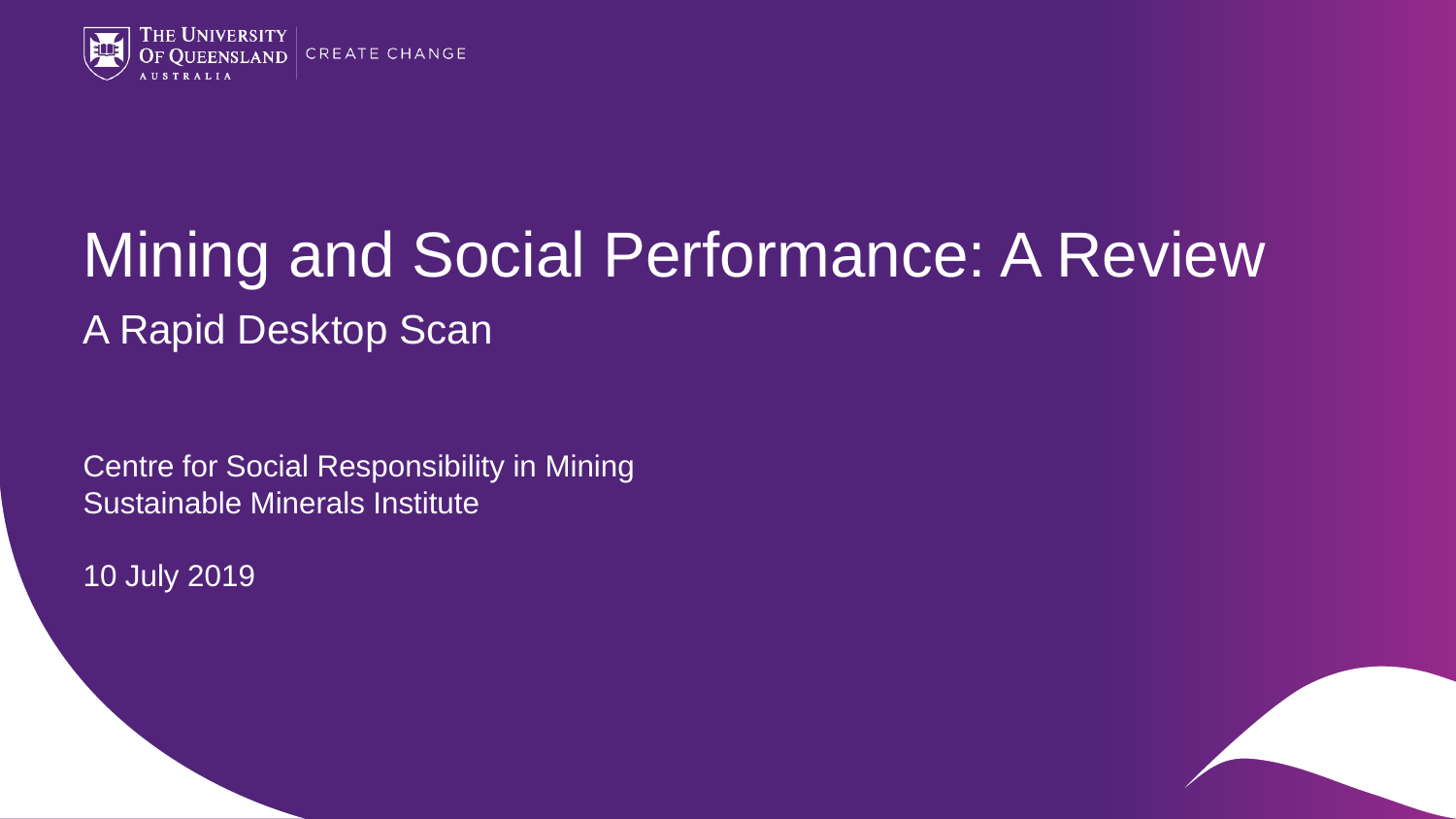

#### **Background**

In 2018, the Sustainable Mineral Institute's Unlocking Complex Ore Bodies program [\(link\)](https://smi.uq.edu.au/complex-ore-bodies) seeded an exploratory research project, '**Mining and Social Performance: A Review**' [\(link](https://smi.uq.edu.au/mining-and-social-performance-review)). This project enabled the Centre for Social Responsibility in Mining (CSRM) to document the mining industry's 'state of play' in terms of its social performance. This presentation reports findings from one component of this project.

| <b>Project</b>                                       | <b>Outputs</b>                                                                                           | <b>Description</b>                                                                                                                                |                             |
|------------------------------------------------------|----------------------------------------------------------------------------------------------------------|---------------------------------------------------------------------------------------------------------------------------------------------------|-----------------------------|
| Mining and Social<br>Performance: A<br><b>Review</b> | Establishing the Foundations for Effective<br>Social Performance in the Global Mining<br><b>Industry</b> | Short publication setting out the frame of<br>reference for the project                                                                           |                             |
|                                                      | A Rapid Desktop Scan of Social Performance                                                               | High-level review of commitments and<br>leadership structures of 14 companies,<br>using publicly available documentation                          | <b>This</b><br>presentation |
|                                                      | A Snapshot Study: Organising for Social<br>Performance in the Global Mining Industry                     | A series of confidential interviews with 14 of<br>global mining industry's most senior social<br>performance leads, across 12 mining<br>companies |                             |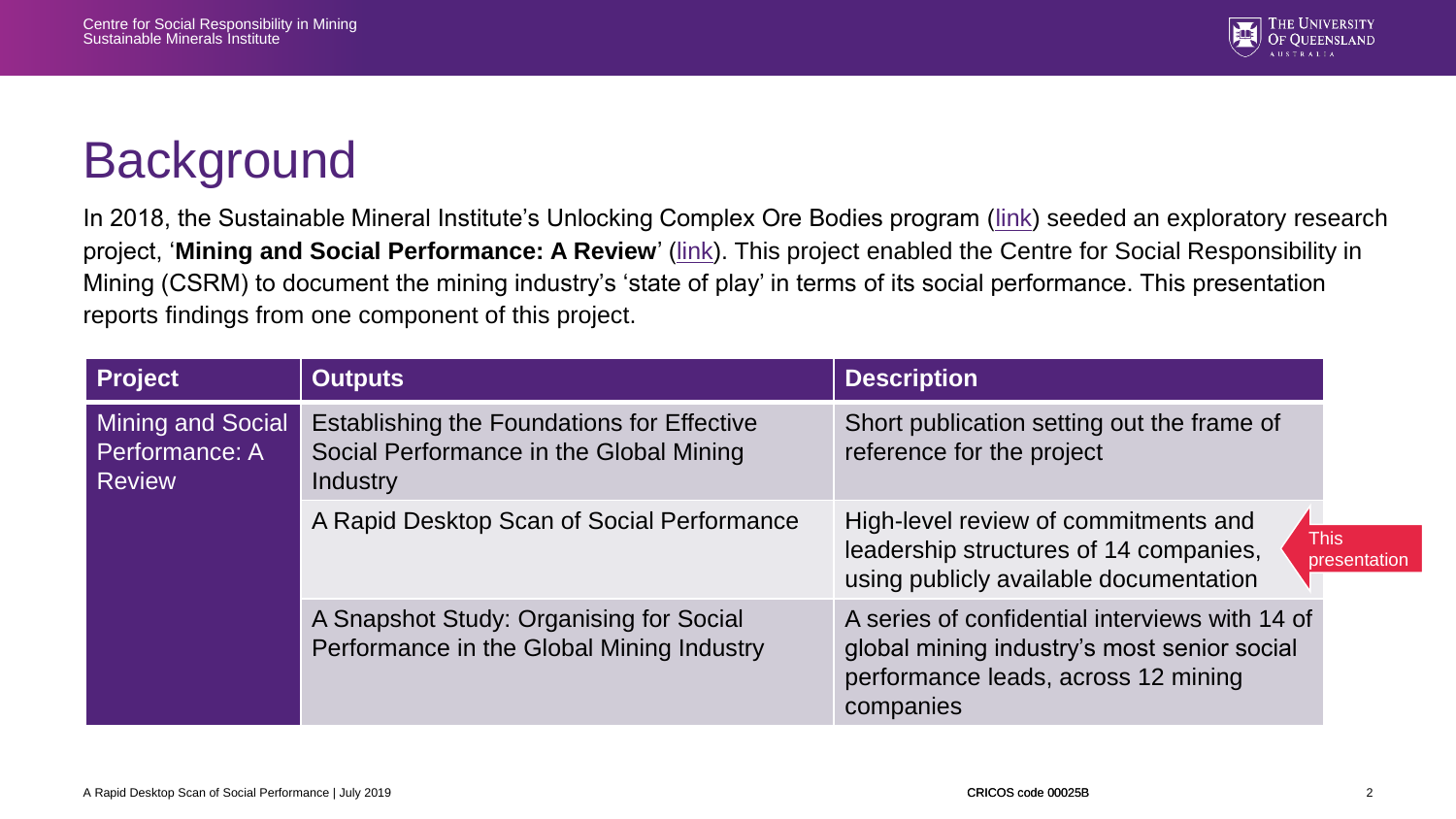

#### Defining social performance

Social performance is defined by **a company's interactions, activities and outcomes with respect to local communities**. Performance is supported by systems, data and capability that align with international standards and locally negotiated commitments, with the objective of avoiding harm to people and ensuring a stable operating environment in which communities and companies can prosper.

Kemp, D. and J.R. Owen (2018). Social performance gaps in the global mining industry: A position paper for executives. Centre for Social Responsibility in Mining, Sustainable Minerals Institute, The University of Queensland: Brisbane. ([link\)](https://www.csrm.uq.edu.au/publications/social-performance-gaps-in-the-global-mining-industry-a-position-paper-for-executives)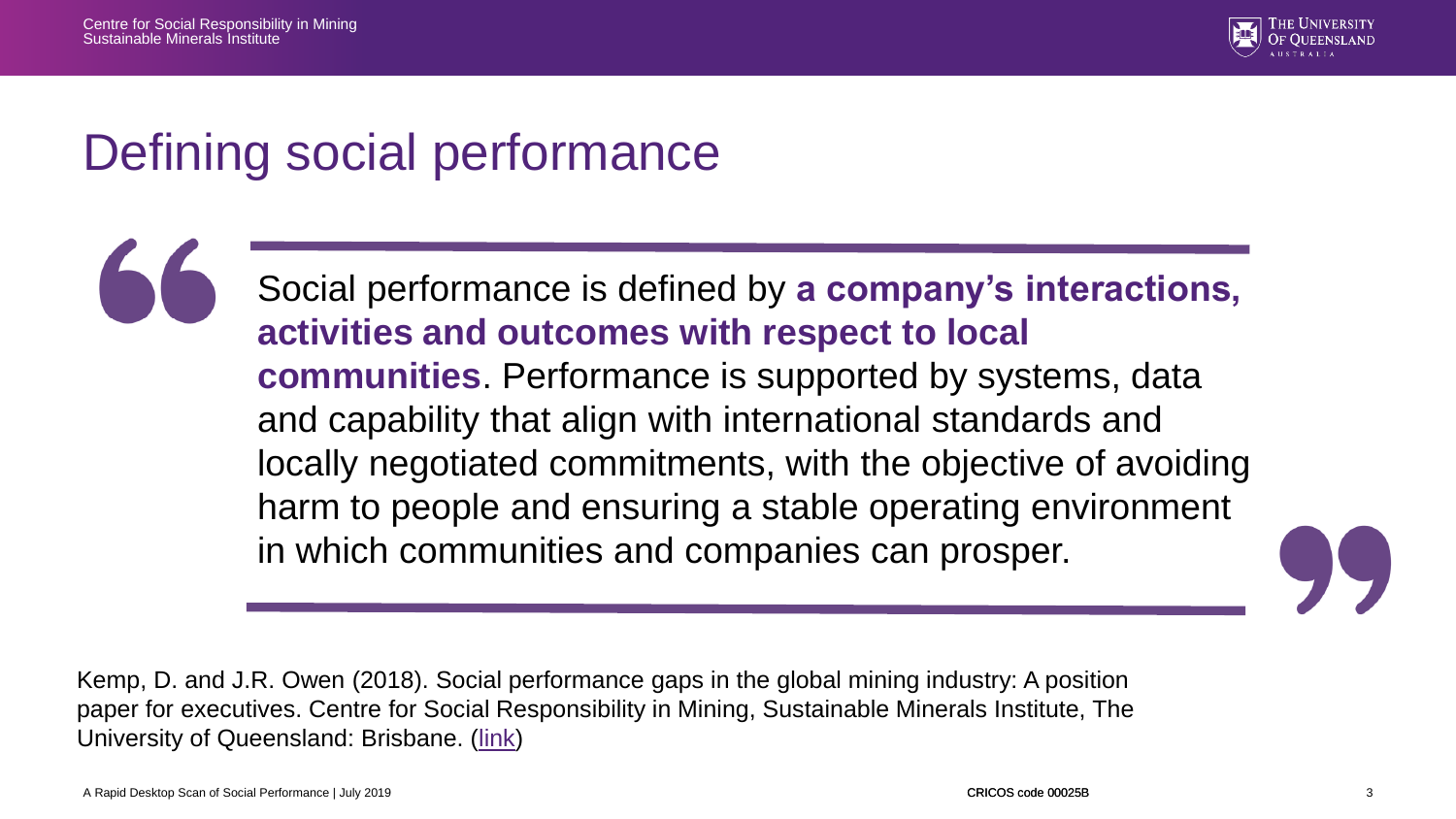

#### Aims and scope

- **This presentation** Reports findings from '**A Rapid Desktop Scan of Social Performance**' (results only).
- **Goal of rapid scan** To identify the strategic drivers and resourcing logic of the social performance function using publicly available information provided by toptier mining companies.
- **Why public material?** Making materials publicly available signals a clear intent by companies to adhere to the commitments made therein. Public documents are approved by senior leadership, and can be taken to represent a definitive statement of a company's stance.

**Whose materials?** 12 mining companies and 2 petroleum companies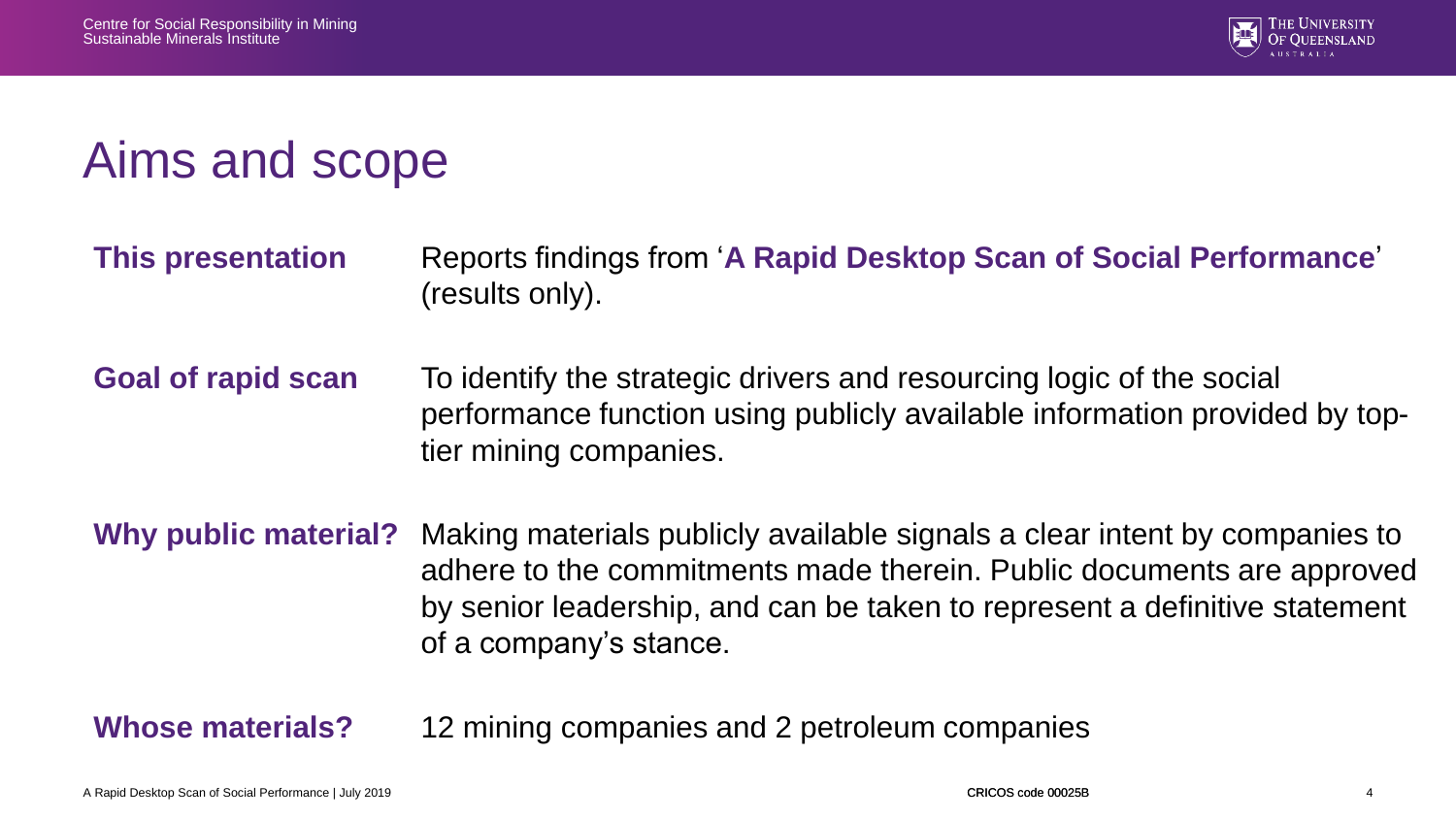

#### Companies reviewed

All companies are global. Ten mining companies are members of the International Council on Mining and Metals (ICMM). Logos are not listed in any order.

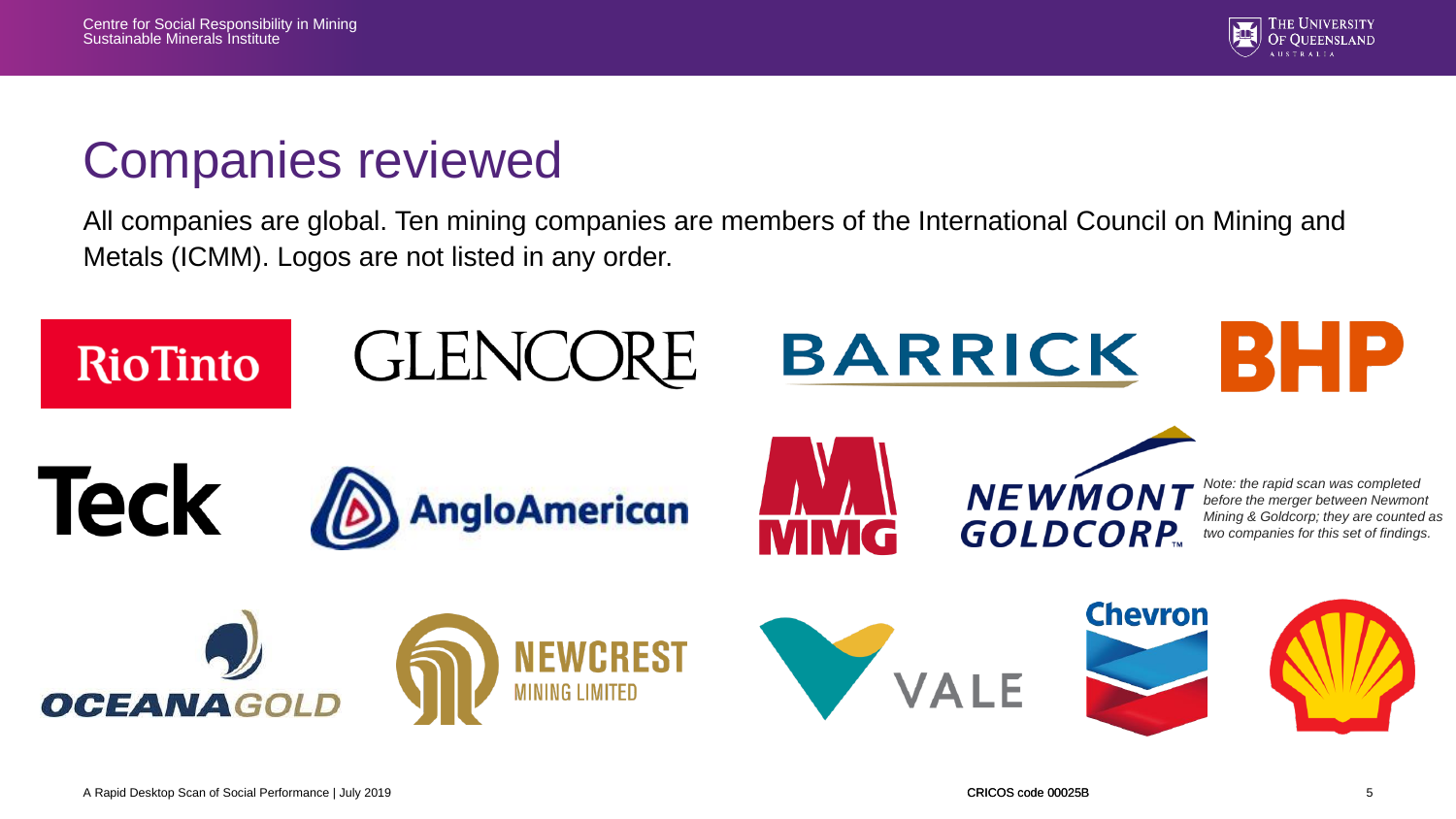

#### Assessing social performance leadership: 5 components

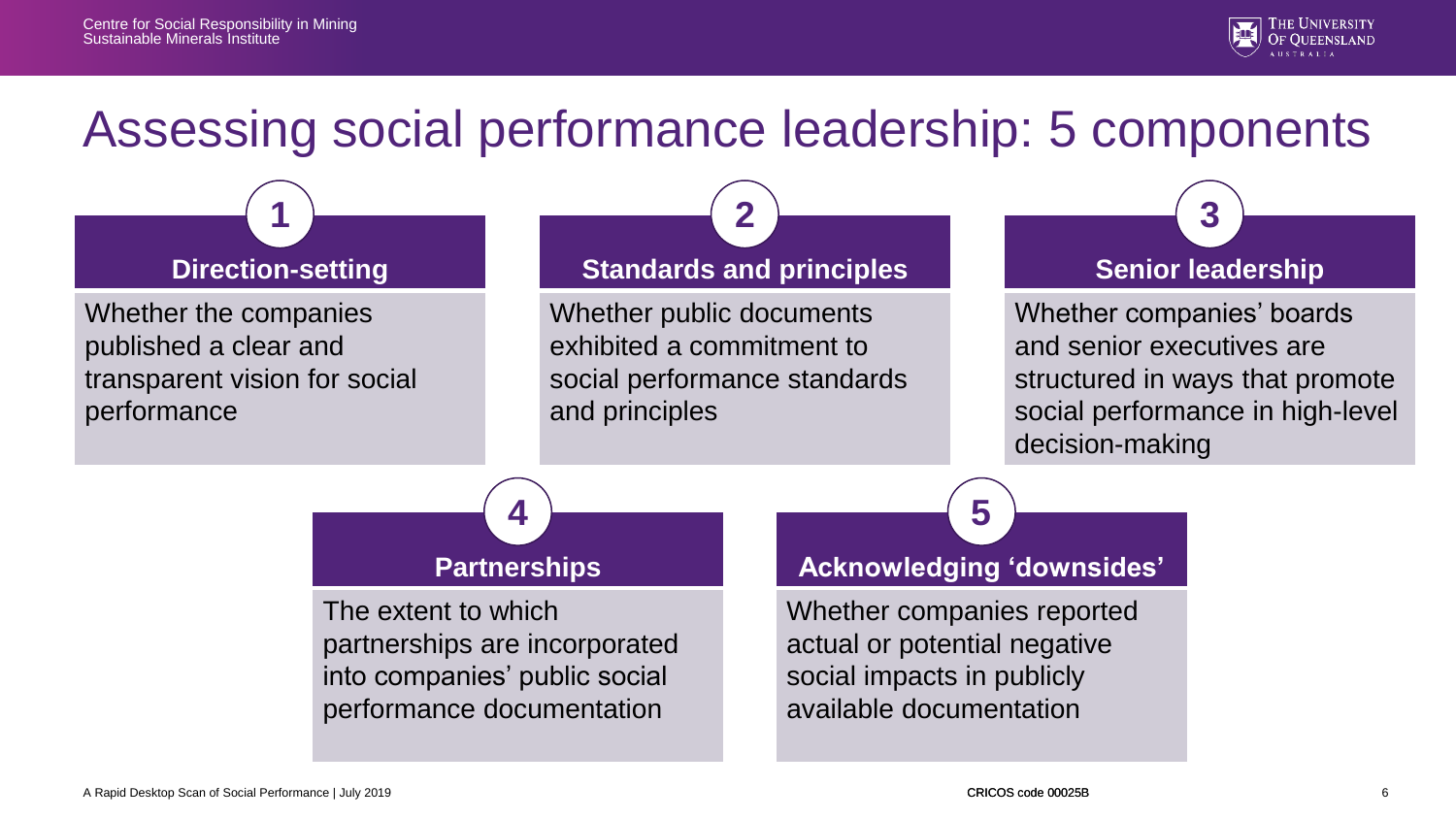

#### Assessment approach

#### **Indicators of social performance leadership**

Indicators of leadership were constructed for each of the five leadership components. For each company, '**yes**' or '**no**' was recorded against each indicator. Companies showcased social performance in diverse ways (e.g. traditional report, interactive website), and we accounted for this diversity in our assessment.

#### **Generally low levels of public disclosure**

This scan reflects relatively low levels of public disclosure by companies on their social performance architecture and internal logic for organising the function. Despite direct requests for information about the internal workings of companies, information was not as easy to access as we had anticipated.

#### **Documents reviewed**

Although companies varied in their documentation, typical documents in this scan included:

- Annual report
- Sustainability report
- Reports specifically relating to communities, social performance, anticorruption, and/or human rights
- Statements of company values, policies, and/or commitments
- Descriptions or diagrams showing company leadership and organisational structure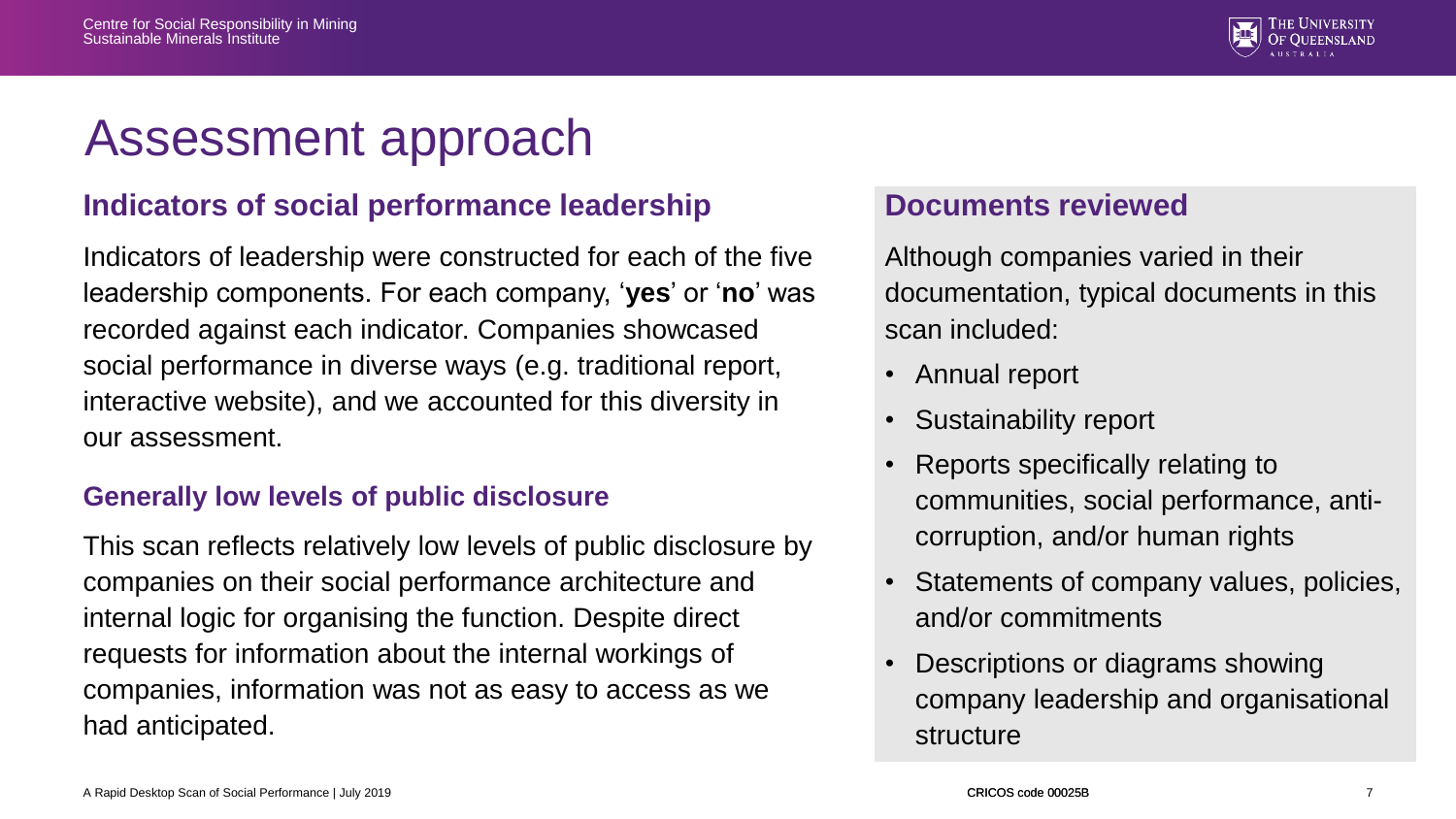

#### **Direction-setting 1**

#### Whether the companies published a clear, transparent vision for social performance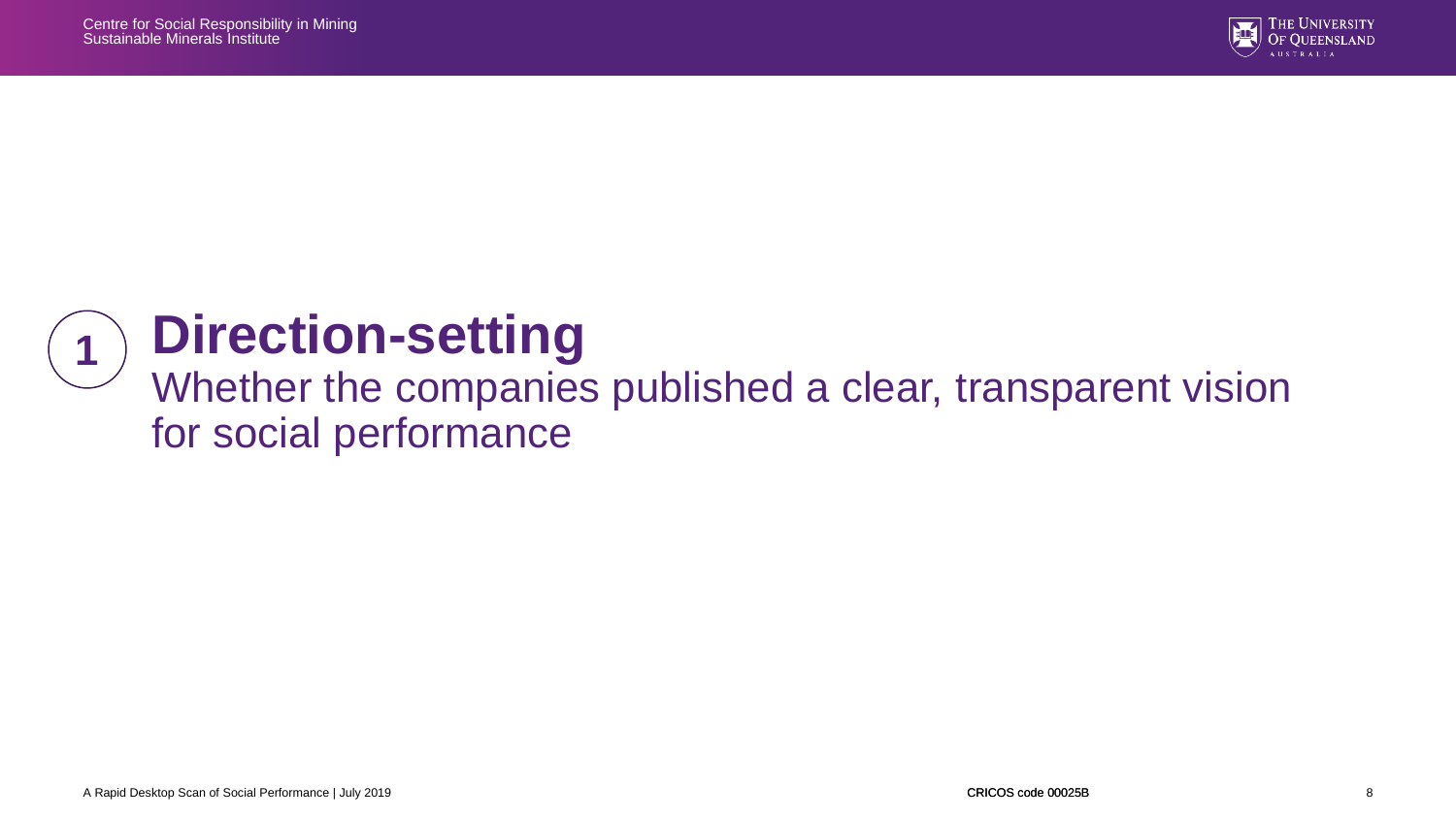

# Leadership through **direction-setting**: 3 indicators



| <b>Leadership component</b>                                                                           | <b>Indicators</b><br>(What did we look for?)                                                                     | <b>Rationale</b>                                                                                                                                                          |
|-------------------------------------------------------------------------------------------------------|------------------------------------------------------------------------------------------------------------------|---------------------------------------------------------------------------------------------------------------------------------------------------------------------------|
| <b>Direction-setting</b><br>Corporate social<br>responsibility is publicly<br>declared as part of the | 1.1 Whether there is a vision<br>statement about the company-<br>community relationship                          | A vision statement is a high-level and public<br>declaration of the values of a company,<br>which often guides company decisions                                          |
| company's vision,<br>mission and values                                                               | 1.2 Whether documentation<br>acknowledges the need for<br>cross-disciplinary approaches<br>to social performance | Indicates that social performance is<br>recognised as a technical function requiring<br>collaboration across disciplines                                                  |
|                                                                                                       | 1.3 Whether documentation<br>commits to <b>continuous</b><br><i>improvement</i>                                  | Other business areas (e.g. safety, product<br>quality) commit to continuous improvement;<br>companies should similarly look to improve<br>social performance continuously |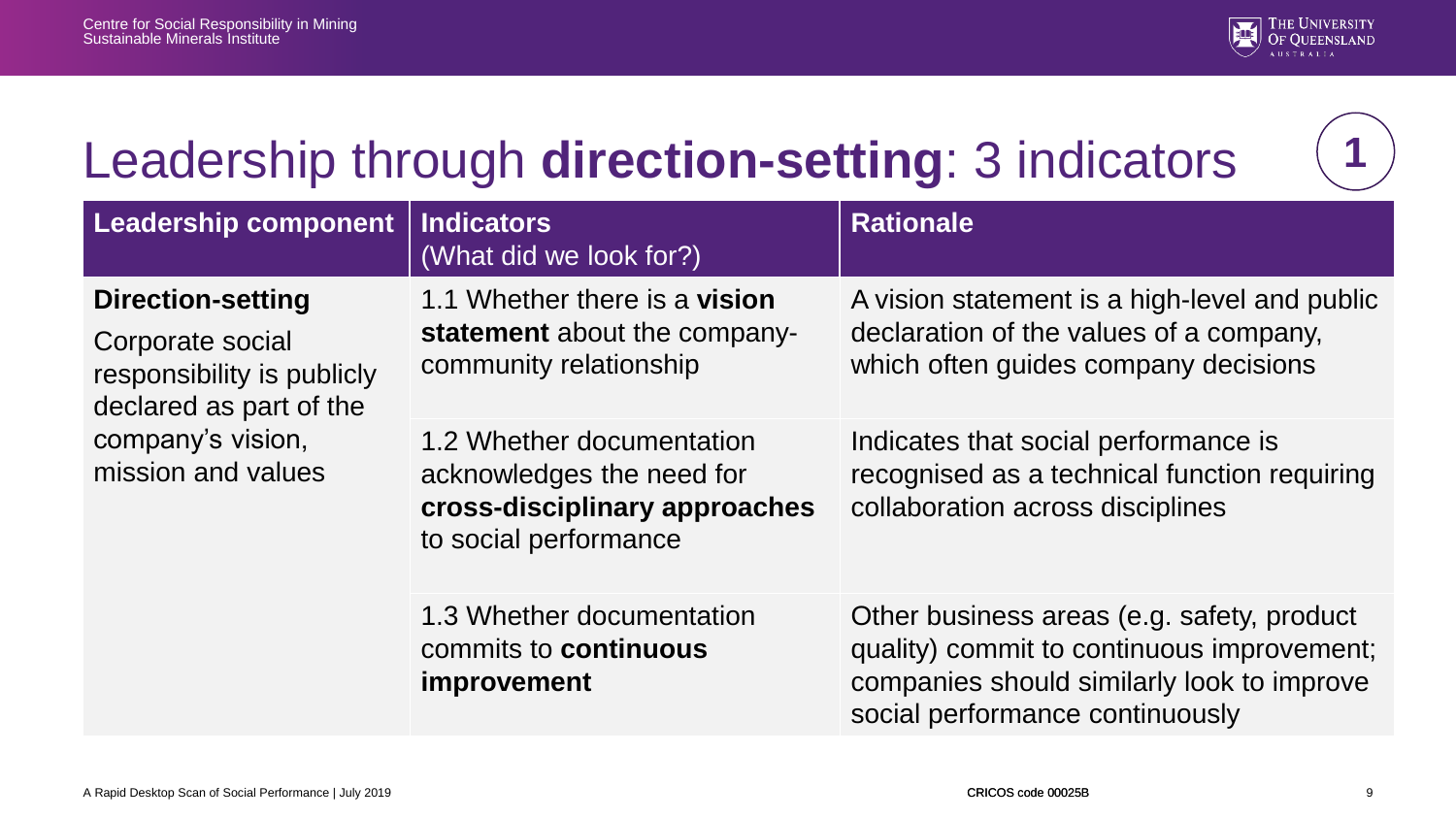

#### Direction-setting – results against indicators

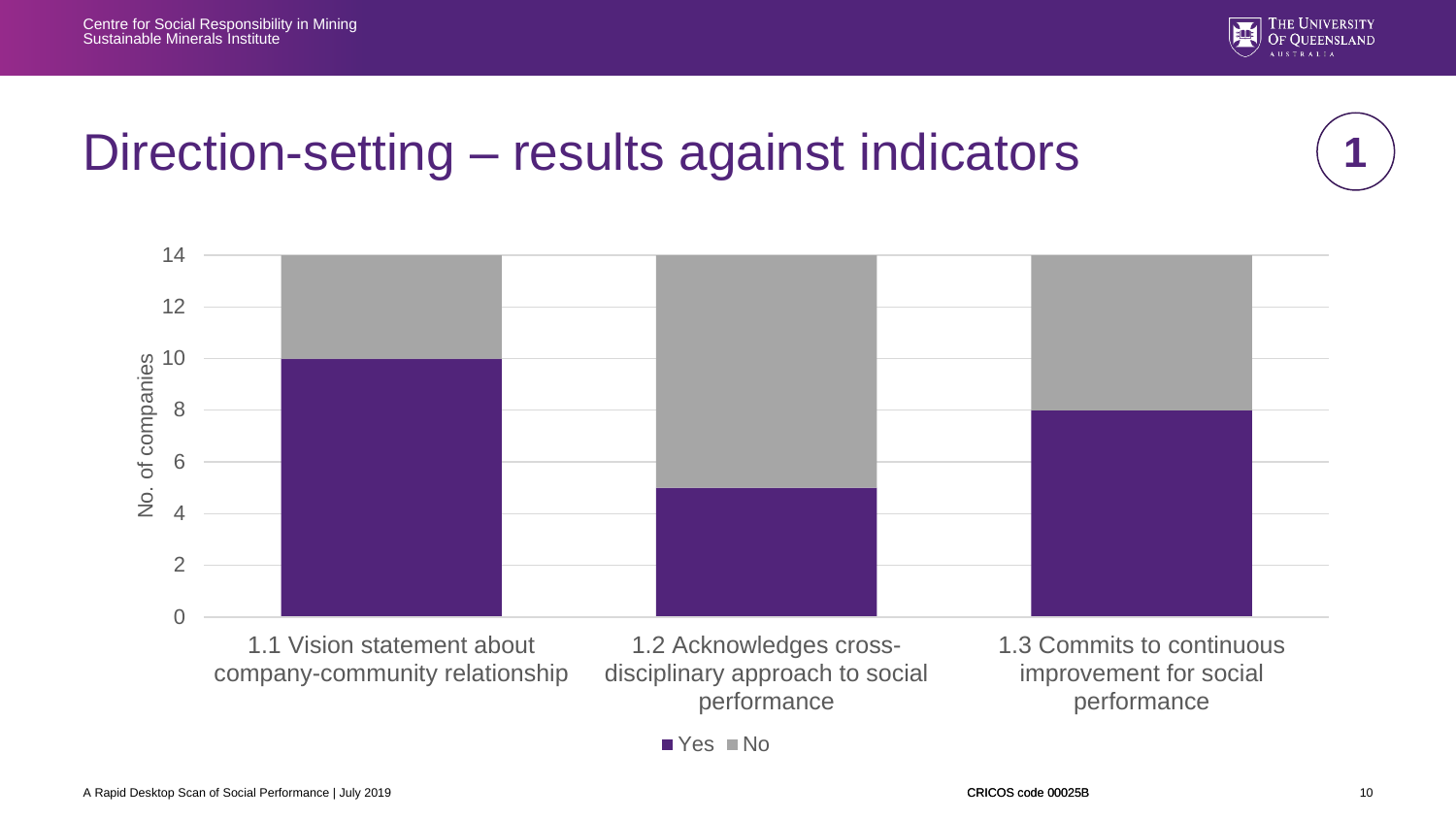

# Closer look at continuous improvement (indicator 1.3)

Of the 14 companies reviewed, 8 of 14 committed to continuous improvement in social performance – less frequently than for other functions.



Use of term 'continuous improvement' (or similar) in relation to various functions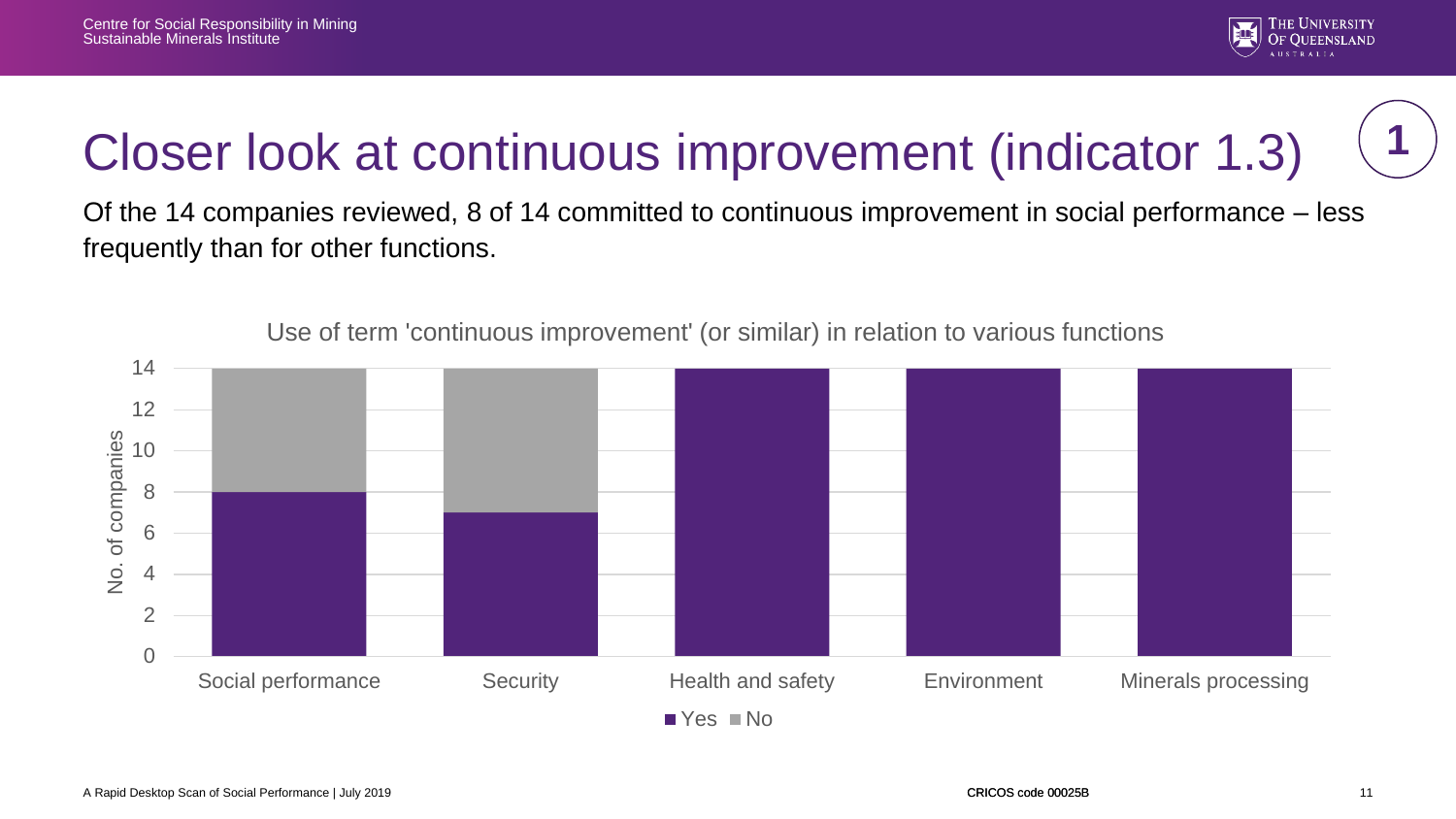

# **Commitment to standards and principles**

#### Whether public documentation exhibited a commitment to international standards and principles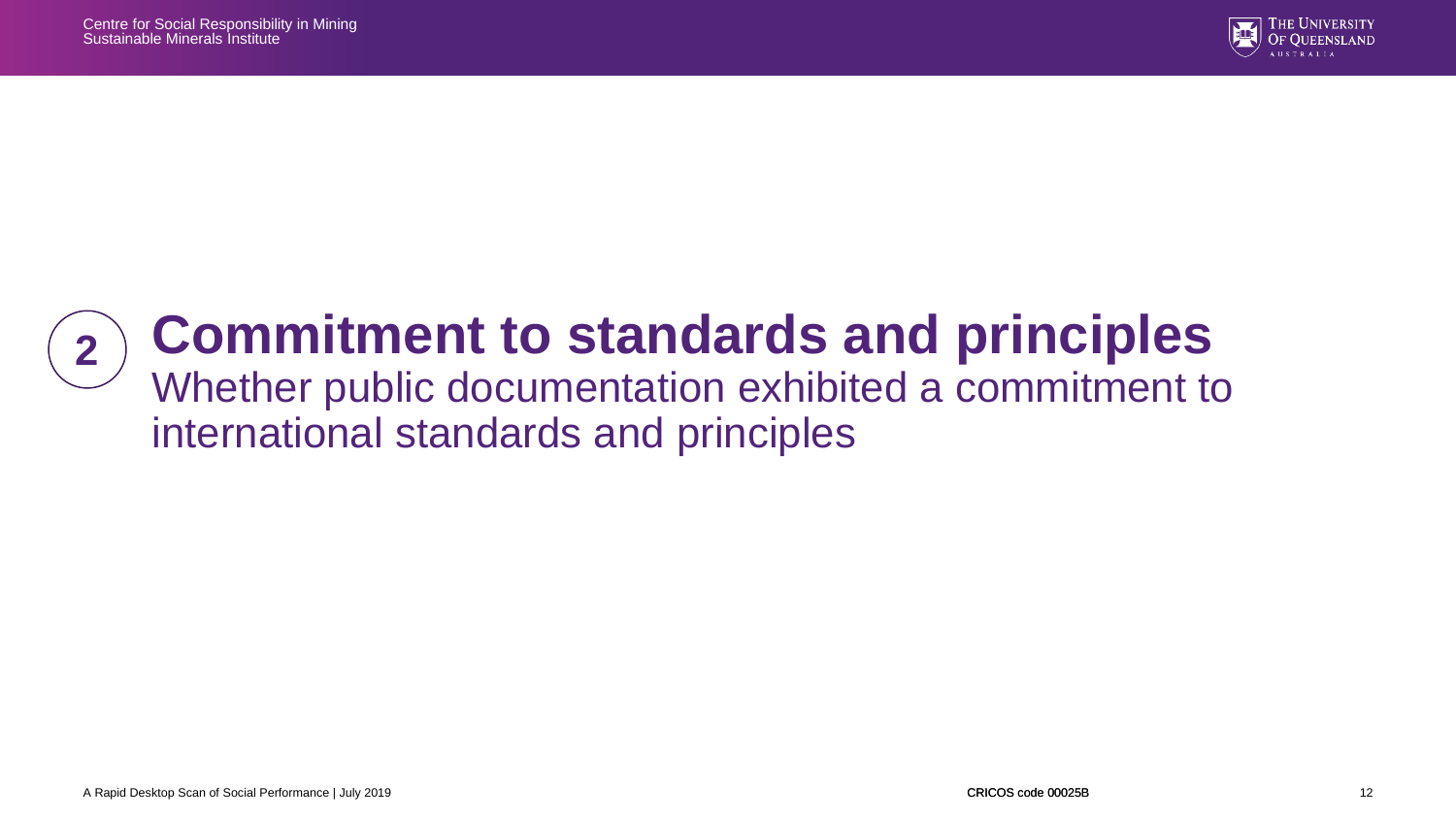

# Commitment to standards and principles – indicators



| <b>Leadership component</b>                                                                                                                               | <b>Indicators</b><br>(What did we look for?)                                 | <b>Rationale</b>                                                                                                                                                                                                      |
|-----------------------------------------------------------------------------------------------------------------------------------------------------------|------------------------------------------------------------------------------|-----------------------------------------------------------------------------------------------------------------------------------------------------------------------------------------------------------------------|
| <b>Commitment to</b><br>standards & principles<br>Whether public documents<br>exhibited a commitment to<br>social performance<br>standards and principles | 2.1 References to external<br>standards and principles                       | Indicates a corporate awareness of<br>international standards and principles.<br>Notes:<br>A mere reference does not indicate the extent to which<br>a <sub>1</sub><br>a company implements standards and principles. |
|                                                                                                                                                           |                                                                              | Some companies do not directly reference a principle<br>b.<br>or standard, but endorse another document (e.g. ICMM<br>guidance) that incorporates other principles/standards.                                         |
|                                                                                                                                                           | 2.2 Company publishes<br>internal policies and standards<br>in public domain | Indicator of transparency; enables public<br>accountability of social performance                                                                                                                                     |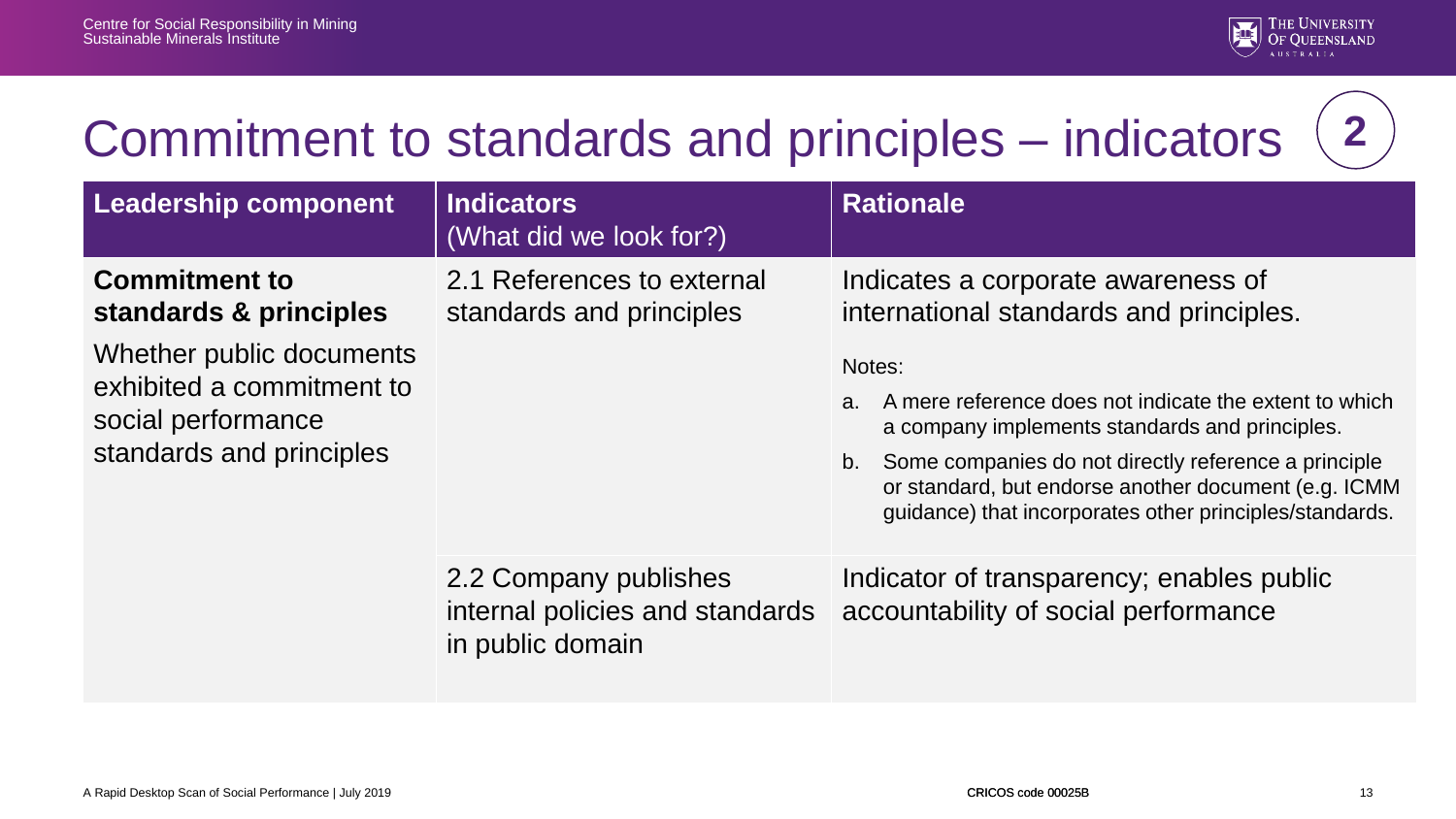

# External standards and principles (indicator 2.1)

*No. of companies referring to external standards & principles in public documentation*



■ Yes ■ Note: Note: Not all standards are relevant to all companies (e.g. standards that are commodity-specific).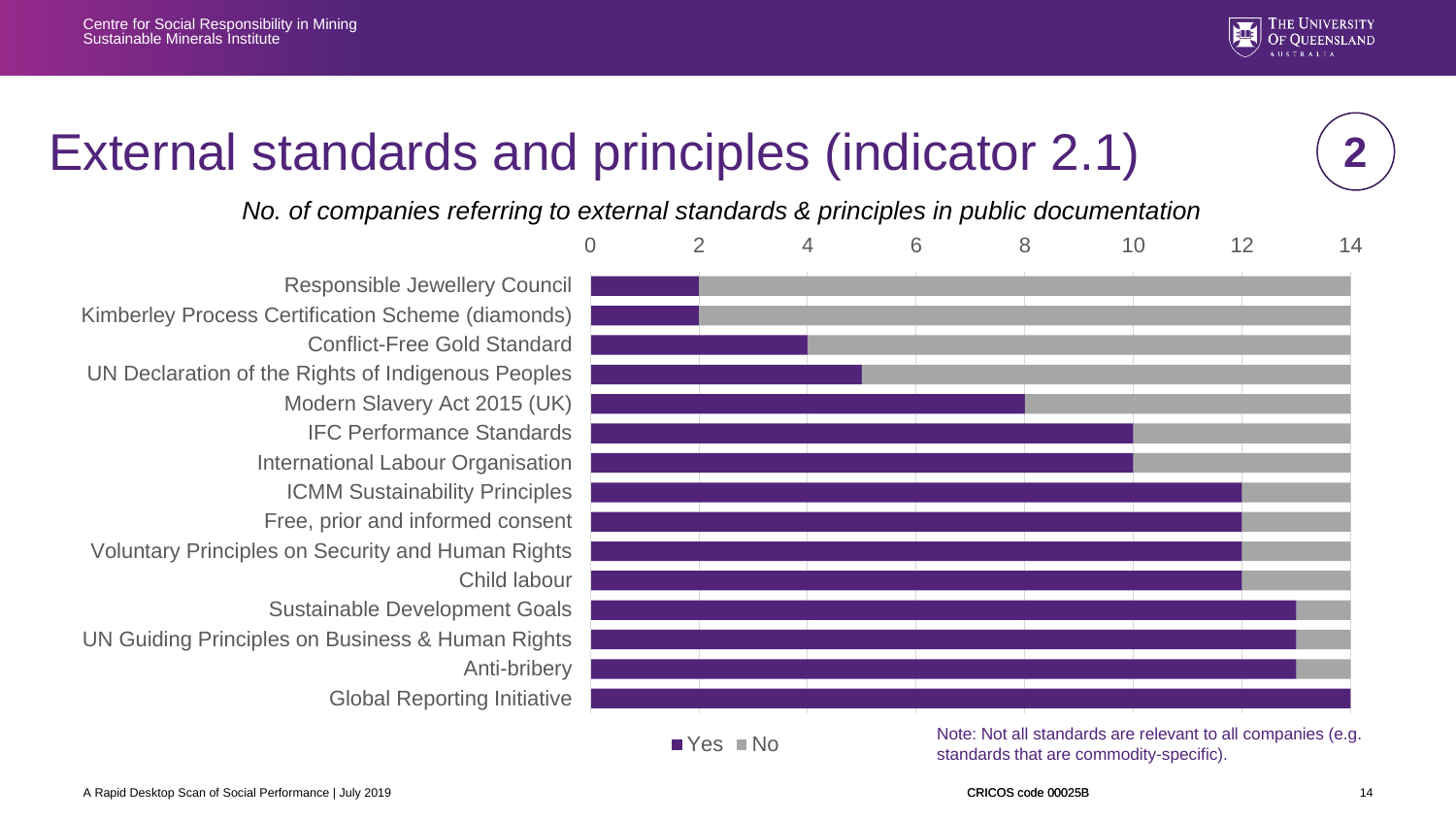

## Policies and standards in public domain (indicator 2.2)

Companies that make their policy statements and standards public demonstrate a greater degree of transparency than companies that do not. Policies and standards are distinguished as follows:

- A **policy** statement expresses broad, principled commitments.
- A **standard** sets out operational requirements to give effect to a policy – more specific than a policy.

Four of the 13 companies reviewed had made their social performance standards public.

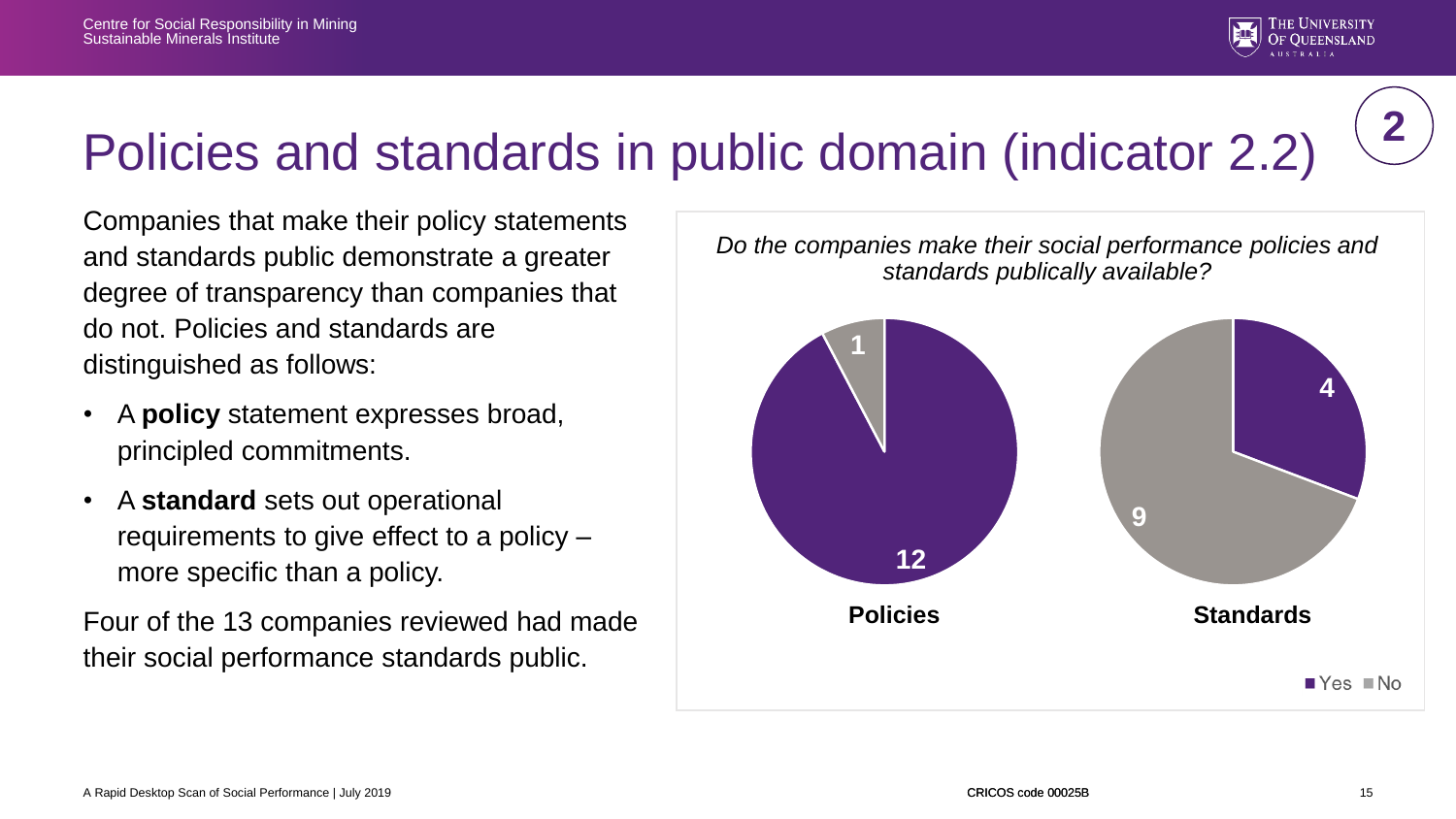



### Reporting on SDGs: closer look at indicator 2.1

The Sustainable Development Goals (SDGs) were launched in 2015, and many companies have been quick to adopt them in their CSP reporting. **Overall, 13 out of 14 companies referenced SDGs in their documentation.** 

There was some variation as to how companies engaged with the SDGs in their reporting. Most (9 of 14) reported against specific SDGs.

*How did companies engage with SDGs?*

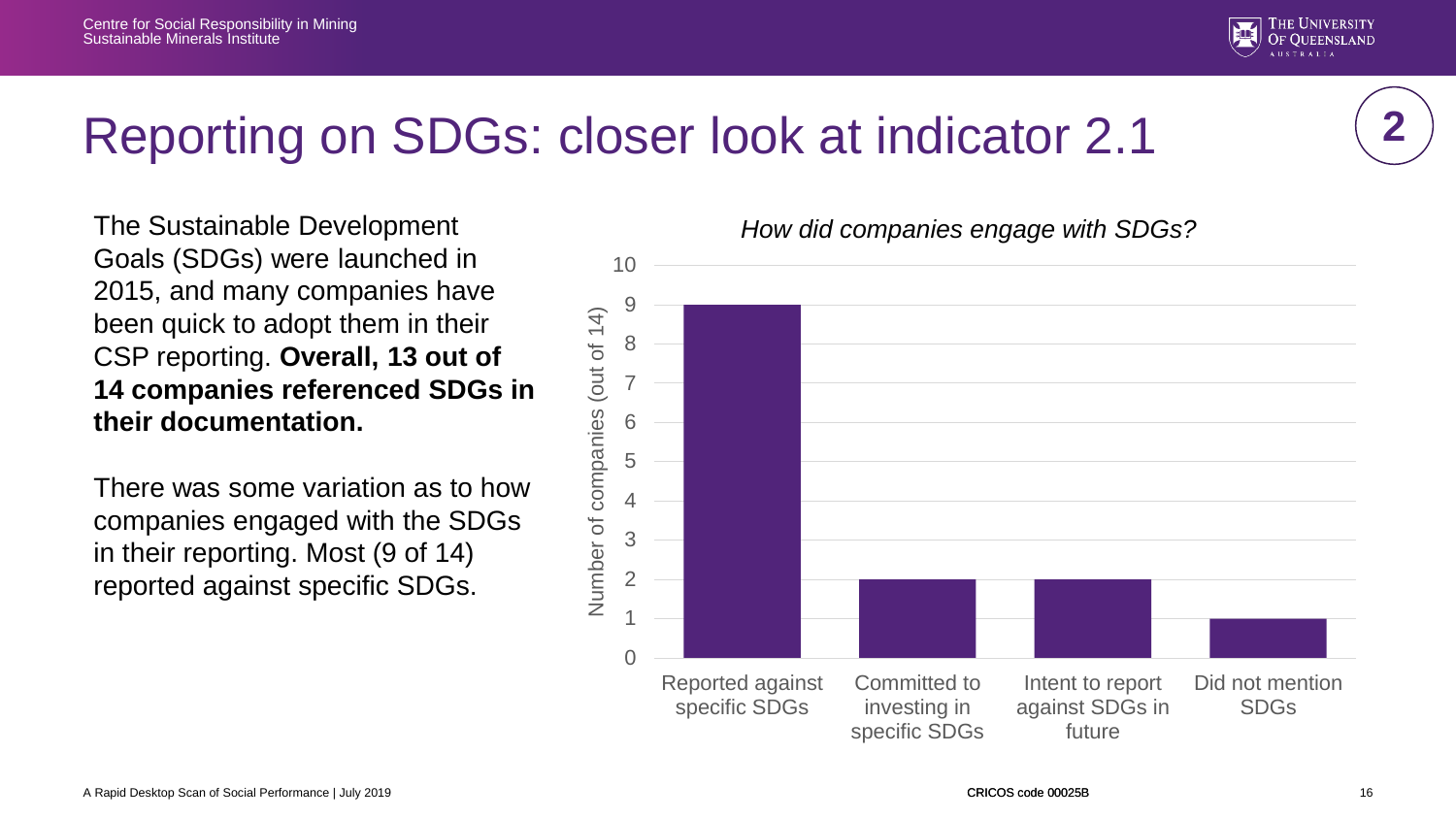

# Reporting on SDGs: closer look at indicator 2.1

Some SDGs were more often engaged with across the set of 14 companies. Decent work and economic growth (SDG 8), good health and well-being (SDG 3), and clean water and sanitation (SDG 6) were the most frequently discussed.

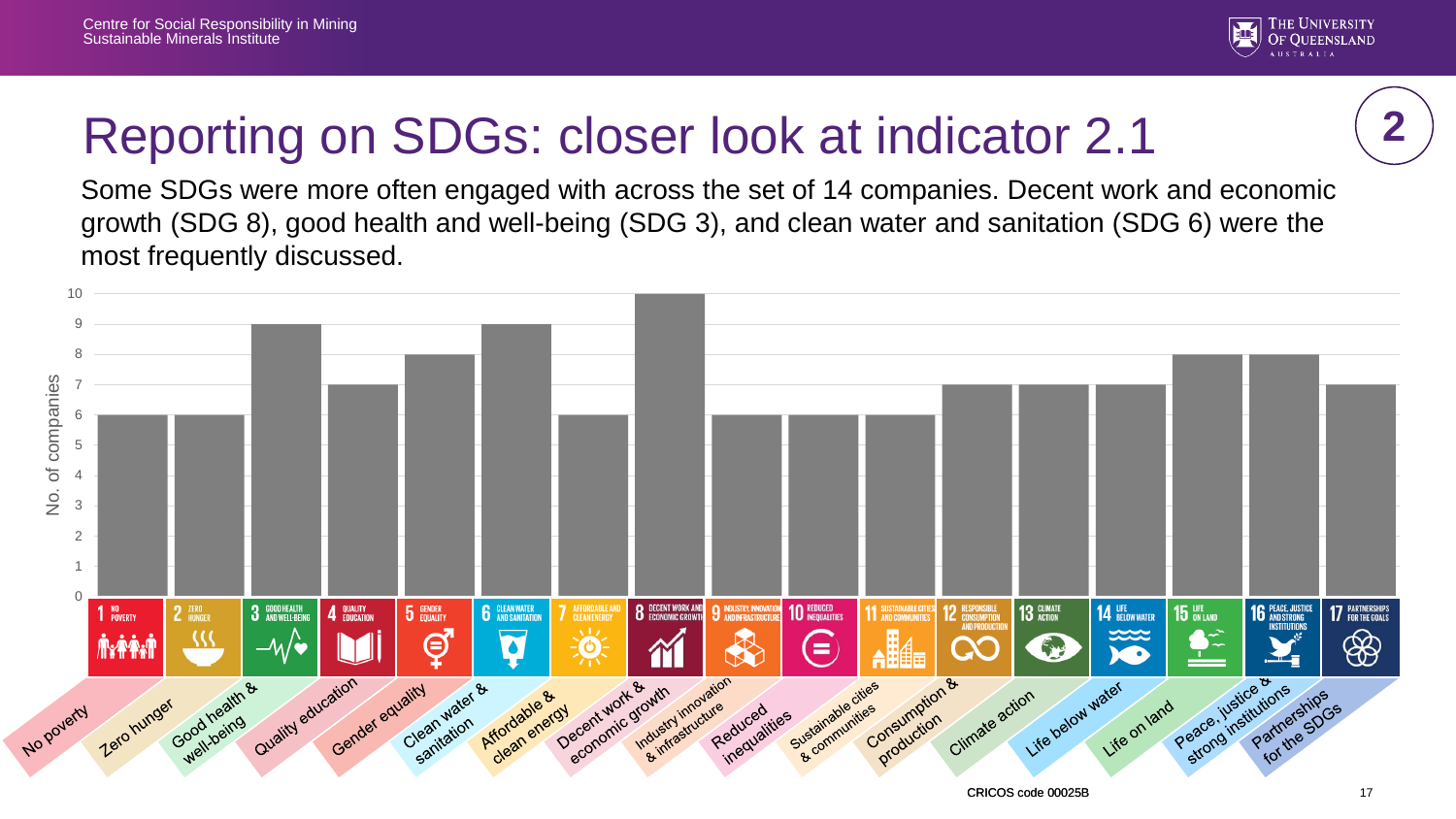



### **Senior leadership**

Whether the companies' boards and senior executives structured in ways that promote social performance in highlevel corporate decision-making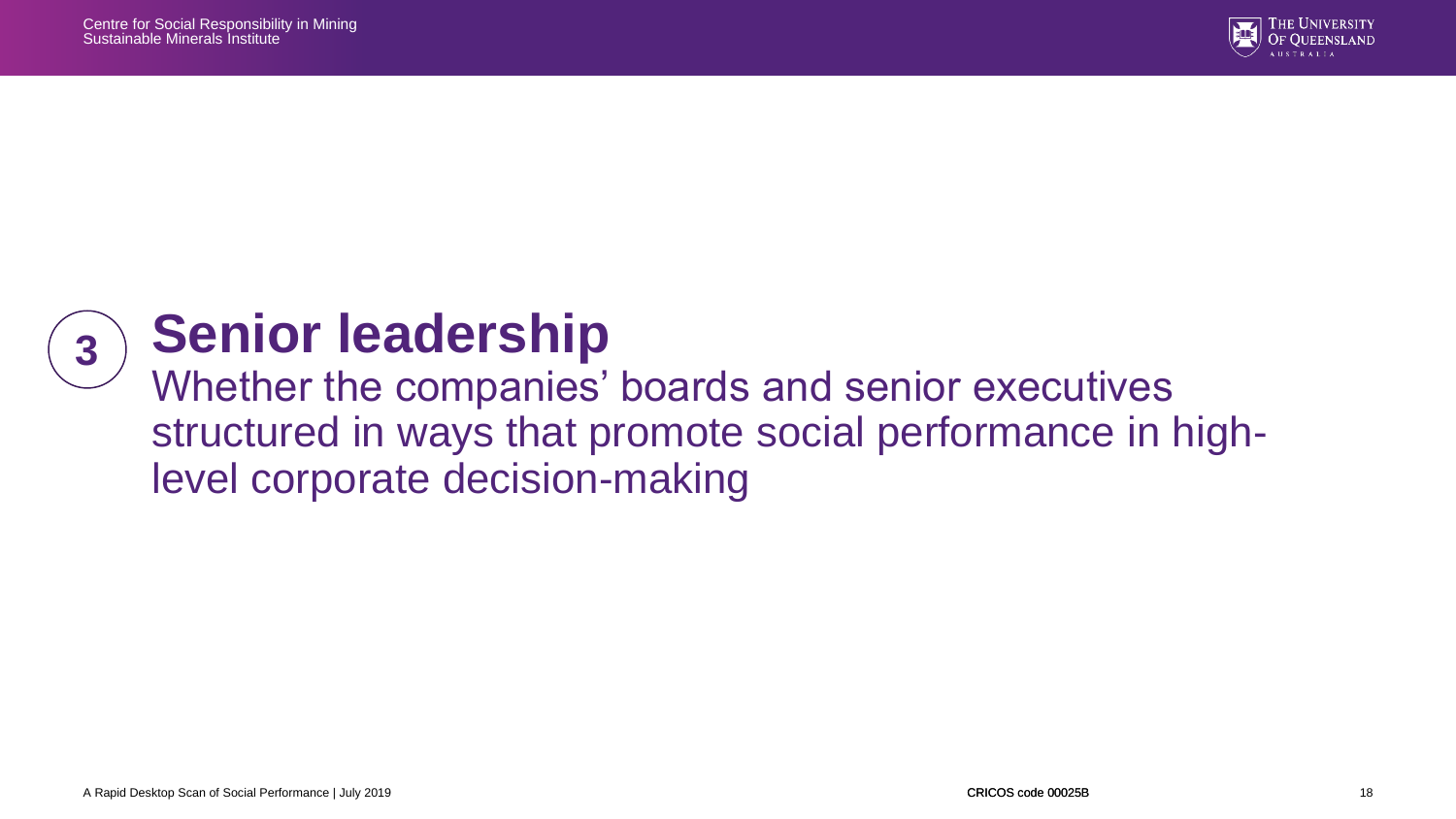

### Senior leadership – indicators



| Leadership<br>component                                                                                                                                                    | <b>Indicators</b><br>(What did we look for?)                                                                                                                    | <b>Rationale</b>                                                                                                                                                                                                                                                                                                                              |
|----------------------------------------------------------------------------------------------------------------------------------------------------------------------------|-----------------------------------------------------------------------------------------------------------------------------------------------------------------|-----------------------------------------------------------------------------------------------------------------------------------------------------------------------------------------------------------------------------------------------------------------------------------------------------------------------------------------------|
| <b>Composition of</b><br>senior leadership<br>Whether the<br>companies' boards<br>and senior<br>executives are<br>structured in ways<br>that promote social<br>performance | 3.1 Diversity: whether<br>(a) Board of Directors and<br>(b) Senior Executive<br>exhibit markers of diversity                                                    | There is some evidence that diversity affects<br>companies' social performance. A Board or<br>Senior Executive team was considered diverse<br>if it comprised (as far as it could be estimated<br>from public documentation):<br>• More than 30% women<br>• Less than 70% from the same ethnic group<br>• A range of disciplinary backgrounds |
|                                                                                                                                                                            | 3.2 Whether there is a <b>specific</b><br>position or portfolio on<br>(a) Board of Directors and<br>(b) Senior Executive<br>responsible for social performance. | Having social performance represented in<br>senior leadership makes it more likely that CSP<br>considerations influence decisions at the<br>highest levels.                                                                                                                                                                                   |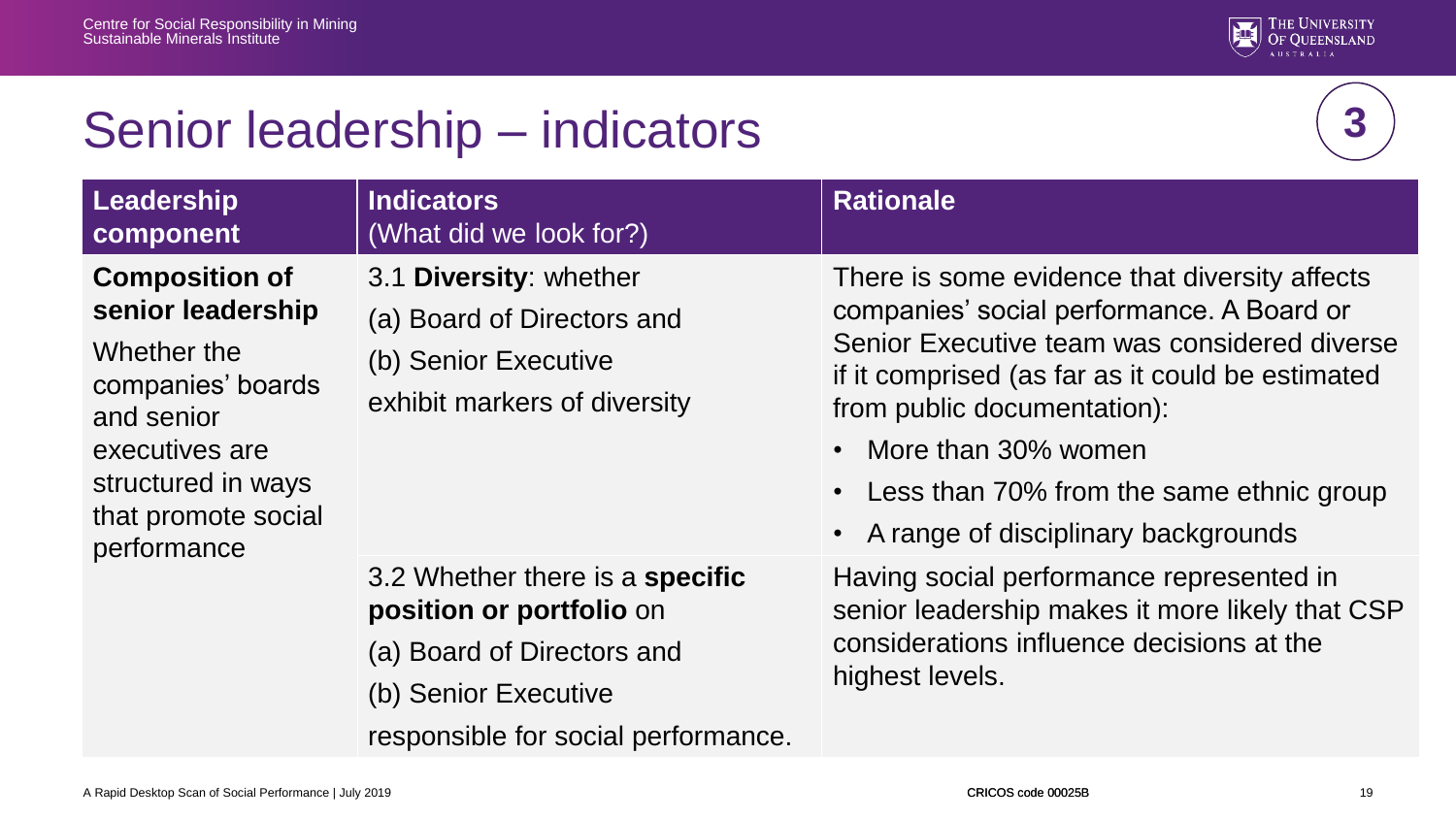

# Composition of company leadership (indicators 3.1 and 3.2)

| <b>Indicator</b>                                                | <b>Question</b>                                                                                                             | <b>Board</b>                        | <b>Senior Executive</b>    |
|-----------------------------------------------------------------|-----------------------------------------------------------------------------------------------------------------------------|-------------------------------------|----------------------------|
| <b>Diversity (indicator 3.1)</b>                                | How many companies<br>(of 14) have diverse<br>leadership teams?                                                             | out of 14 companies<br>$\mathbf{R}$ | out of 14 companies<br>888 |
| <b>Social performance</b><br>representation<br>(indication 3.2) | How many companies<br>(of 14) have leadership<br>positions or portfolios<br>specifically relating to<br>social performance? | out of 14 companies                 | out of 14 companies        |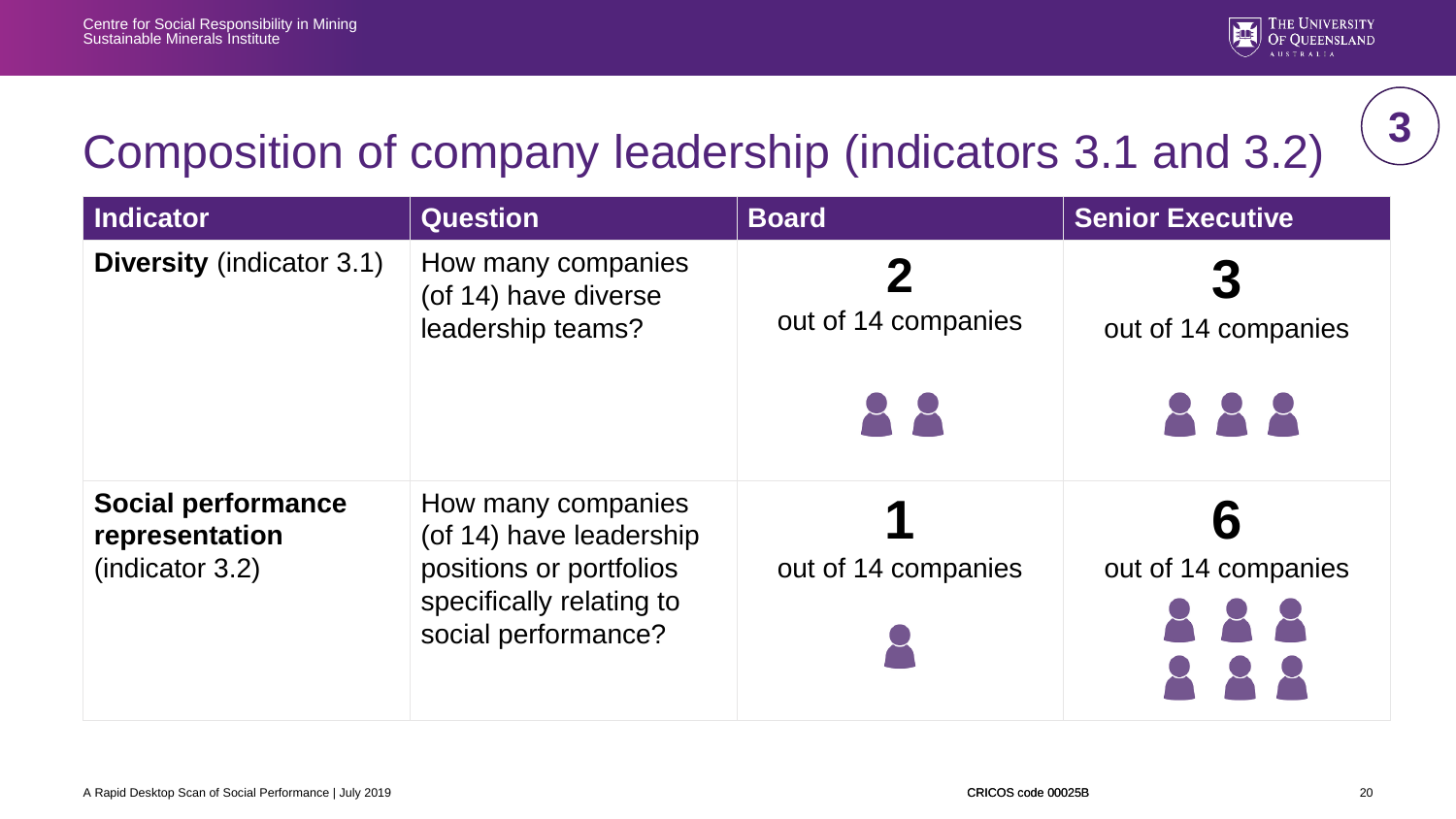

### Closer look: social performance representation (indicator 3.2)

A company leader whose responsibility is *primarily* social performance is expected to advocate consistently for social performance – at least compared to a leader who has a broad portfolio with *multiple* responsibilities. Of the 6 senior leader positions with responsibility for social performance, **none was solely or predominantly responsible for social performance.** 

| <b>Finding</b>                                                                                     | <b>Portfolio title</b>                            | If mixed, what is the full portfolio?                                                                                                                                                                    |
|----------------------------------------------------------------------------------------------------|---------------------------------------------------|----------------------------------------------------------------------------------------------------------------------------------------------------------------------------------------------------------|
| Social performance<br>is always mixed<br>with other<br>responsibilities at<br>the leadership level | <b>Public Affairs &amp; Social</b><br>Performance | Stakeholder engagement, media and reputation, social performance                                                                                                                                         |
|                                                                                                    | Corporate relations                               | Corporate communication, international and government relations,<br>social performance and engagement                                                                                                    |
|                                                                                                    | Stakeholder relations                             | Safety, health, environment, communications, external relations,<br>security and community                                                                                                               |
|                                                                                                    | Corporate affairs &<br>sustainability             | Government relations, environmental stewardship, community<br>relations, corporate social responsibility, corporate and external<br>communications, reclamation, security and country and political risk |
|                                                                                                    | Integrated Gas & New Energies                     | <b>[Eight responsibilities relating to gas development and marketing],</b><br>stakeholder management and customer relations, sustainable<br>development                                                  |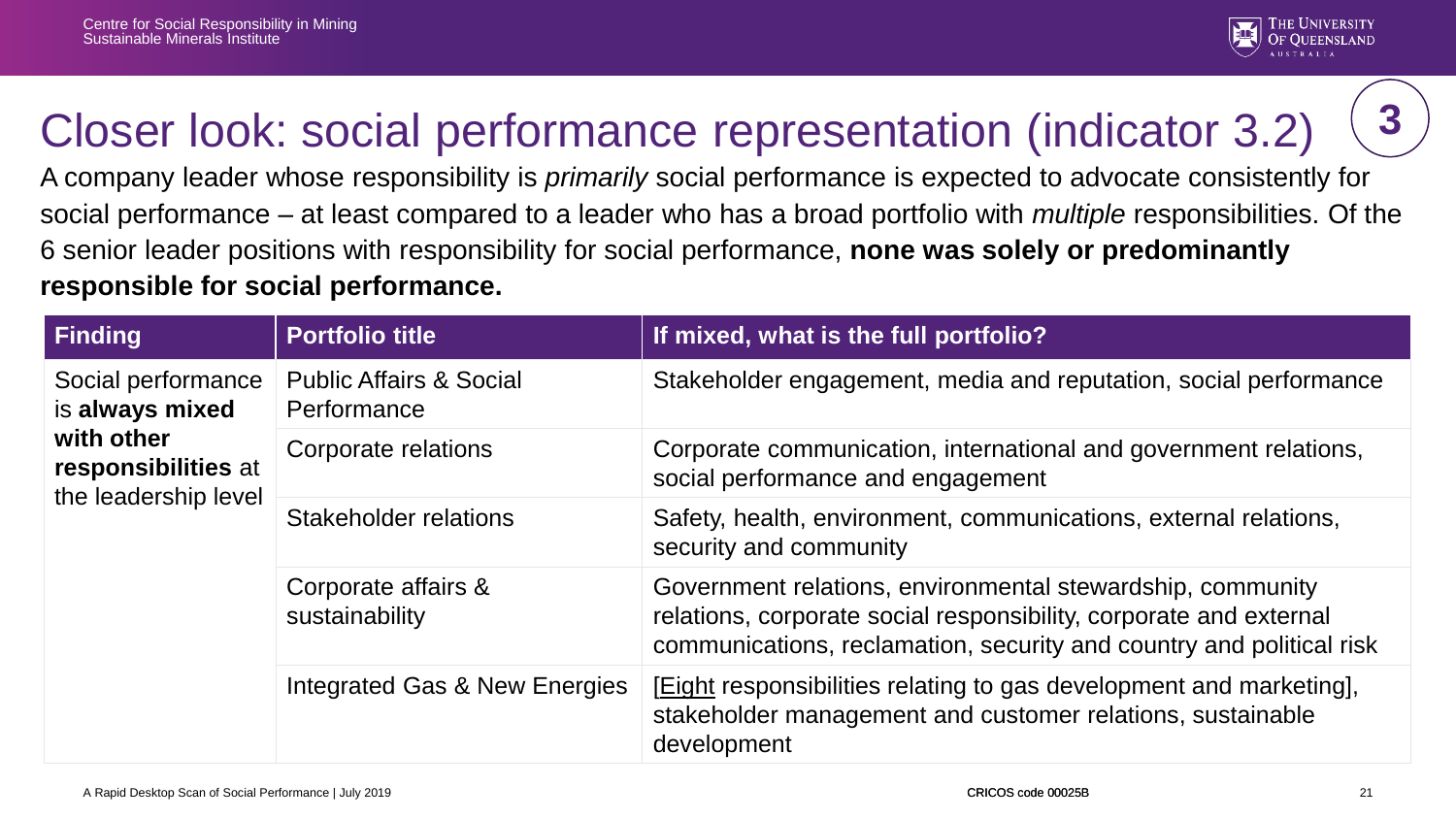

#### **Partnerships 4**

The extent to which partnerships are incorporated into companies' public social performance documentation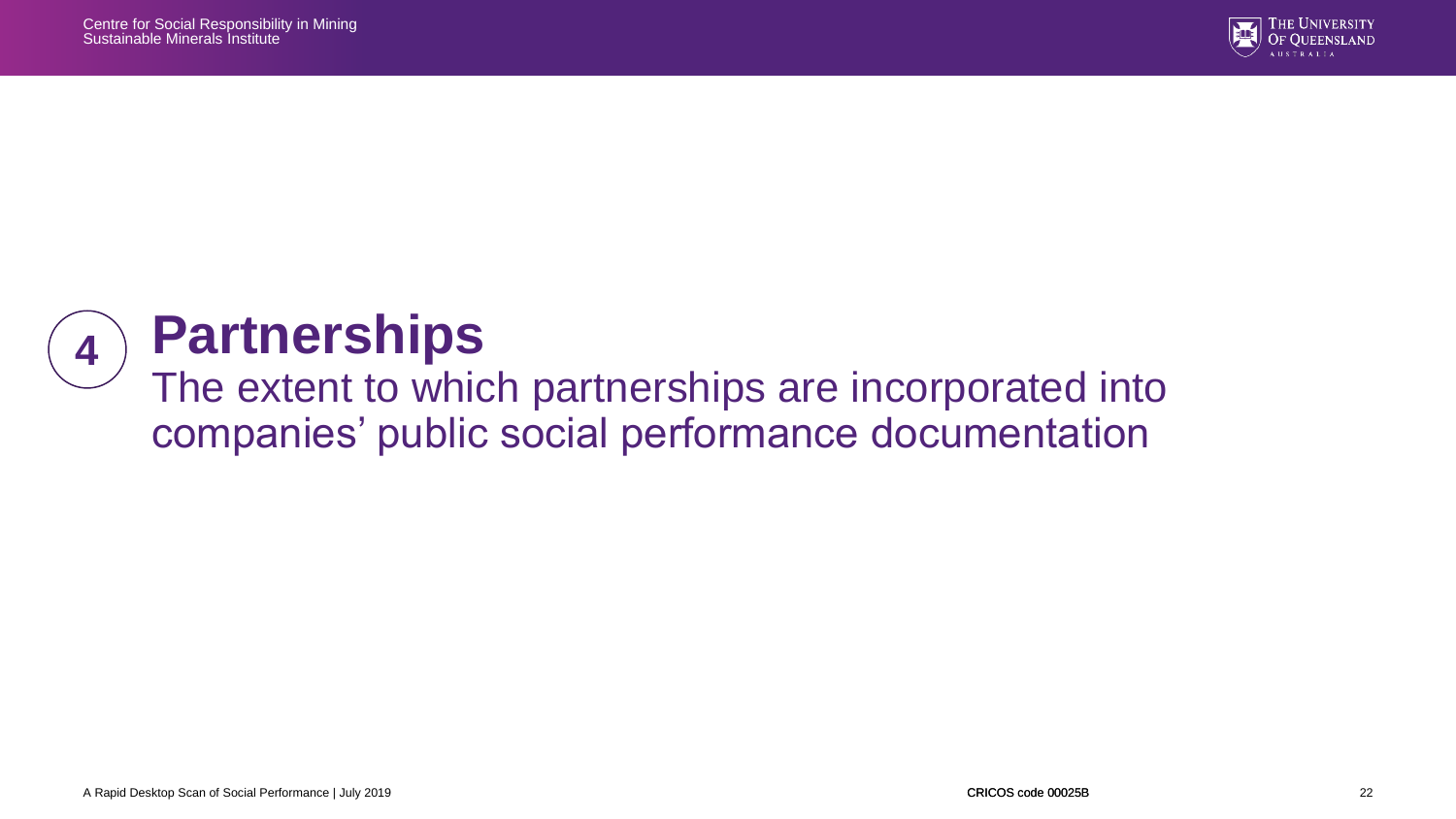

### Leadership through **partnerships**: context

This component of leadership relates to partnerships between a company and external organisations for the purpose of advancing social performance. In company materials, the language of partnership is often used to promote the company's social performance (e.g. 'partner of choice', 'partner for development'). This language is consistent with Sustainable Development Goal 17 ('Partnerships for the Goals').

#### **Defining partnership**

For the rapid scan, a partnership was broadly defined as a relationship between entities (whether formal or informal), that is entered into:

- For the goal of improving social performance
- Undertaken in cooperation
- With reciprocal obligations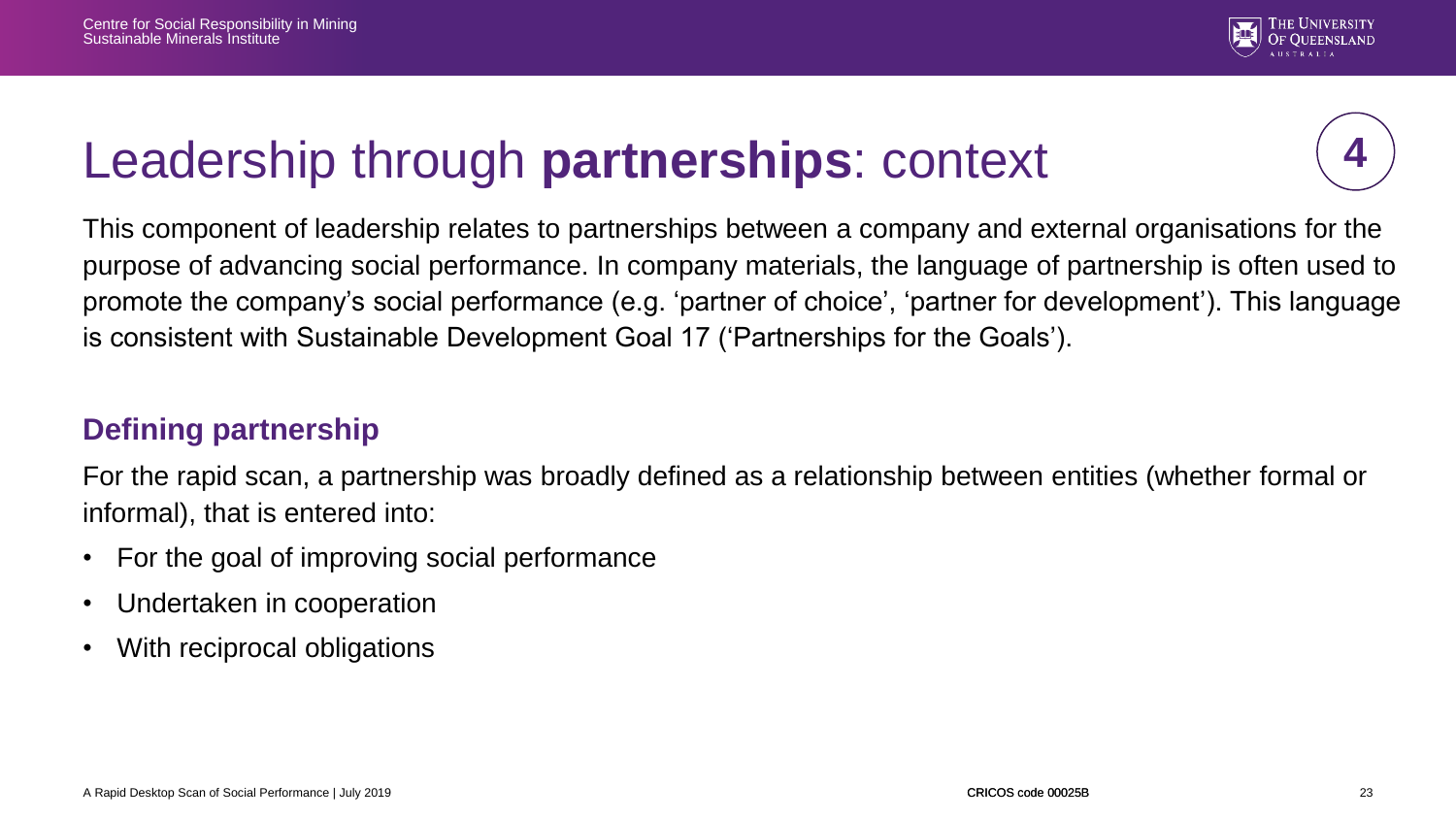

# Leadership through **partnerships**: indicators

| Leadership<br>component                                                                                                                         | <b>Indicators</b><br>(What did we look for?)                                                                               | <b>Rationale</b>                                                                     |
|-------------------------------------------------------------------------------------------------------------------------------------------------|----------------------------------------------------------------------------------------------------------------------------|--------------------------------------------------------------------------------------|
| <b>Partnerships</b><br>The extent to which<br>partnerships are<br>incorporated into<br>companies' public<br>social performance<br>documentation | 4.1 Whether company vision statements refer<br>to partnership with or for communities                                      | Indicates the company's self-<br>perceived interdependence with<br>local communities |
|                                                                                                                                                 | 4.2 Whether company policies/ standards<br>include partnerships as a strategy for achieving<br>social performance outcomes | Demonstrates (at least) an<br>intention to operationalise<br>partnerships            |
|                                                                                                                                                 | 4.3 Whether documentation includes case<br>studies of partnerships for social performance                                  | Indicates some reporting of<br>partnership outcomes                                  |
|                                                                                                                                                 | 4.4 Whether documentation reports on the<br>scale and nature of all partnerships for social<br>performance                 | Indicates <i>systematic</i> reporting of<br>partnership outcomes                     |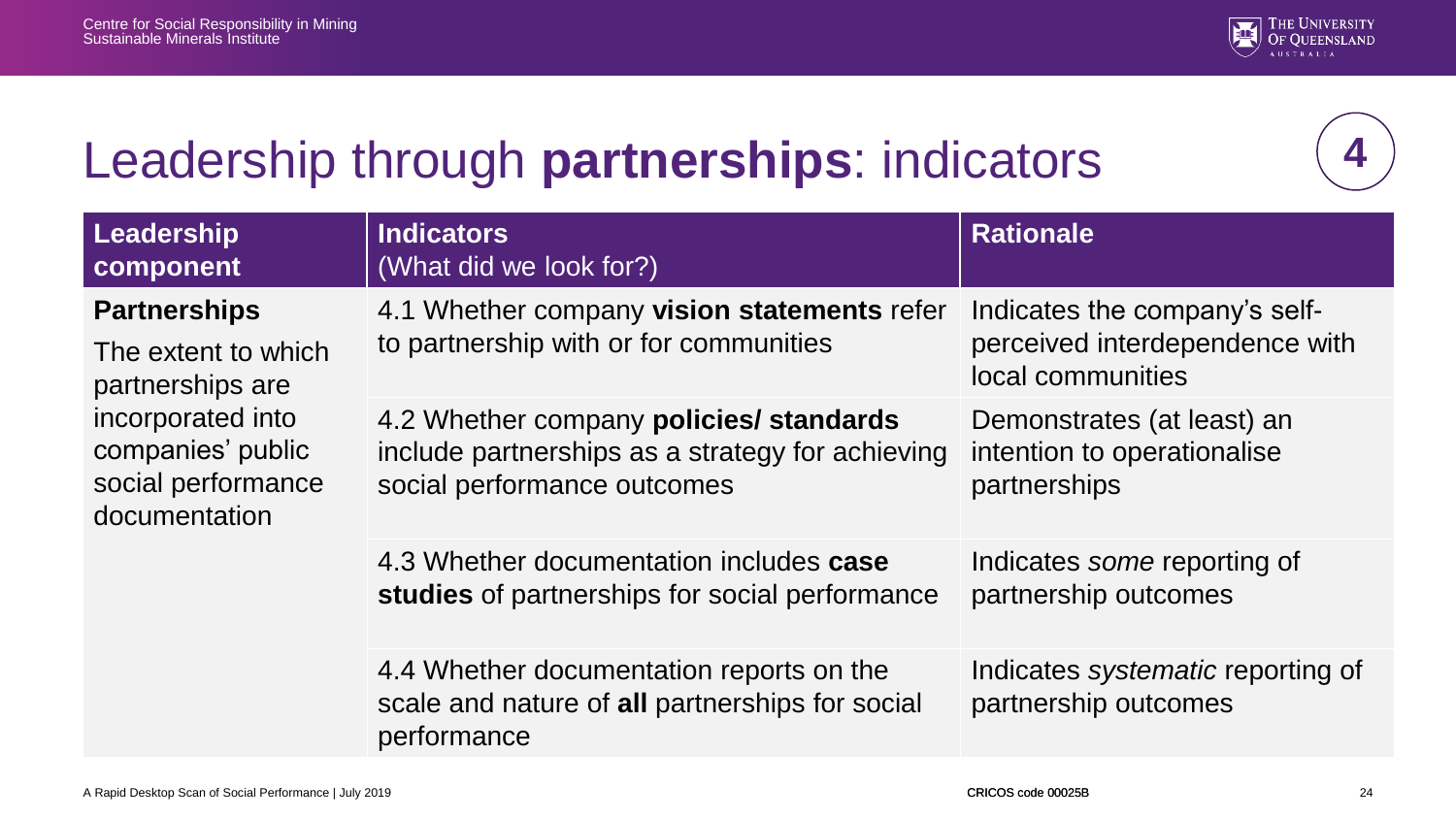

# Partnerships in vision statements (indicator 4.1) and in company policies (indicator 4.2)

#### **Vision statements**

Vision statements provide guidance to company decision-makers, and can be a basis for justifying resource allocations in support of the vision. **Eight of the 14 companies reviewed had a vision statement referring to partnerships** with host communities.

#### **Social performance policies**

**All companies acknowledged the utility of partnerships as part of social performance policy.**  Partnerships were considered both a strategy for improving corporate engagement and reputation, and for extending corporate capacity to deliver on development and harm minimisation activities.

*Do companies refer to partnerships in their vision statements and social performance policies?*

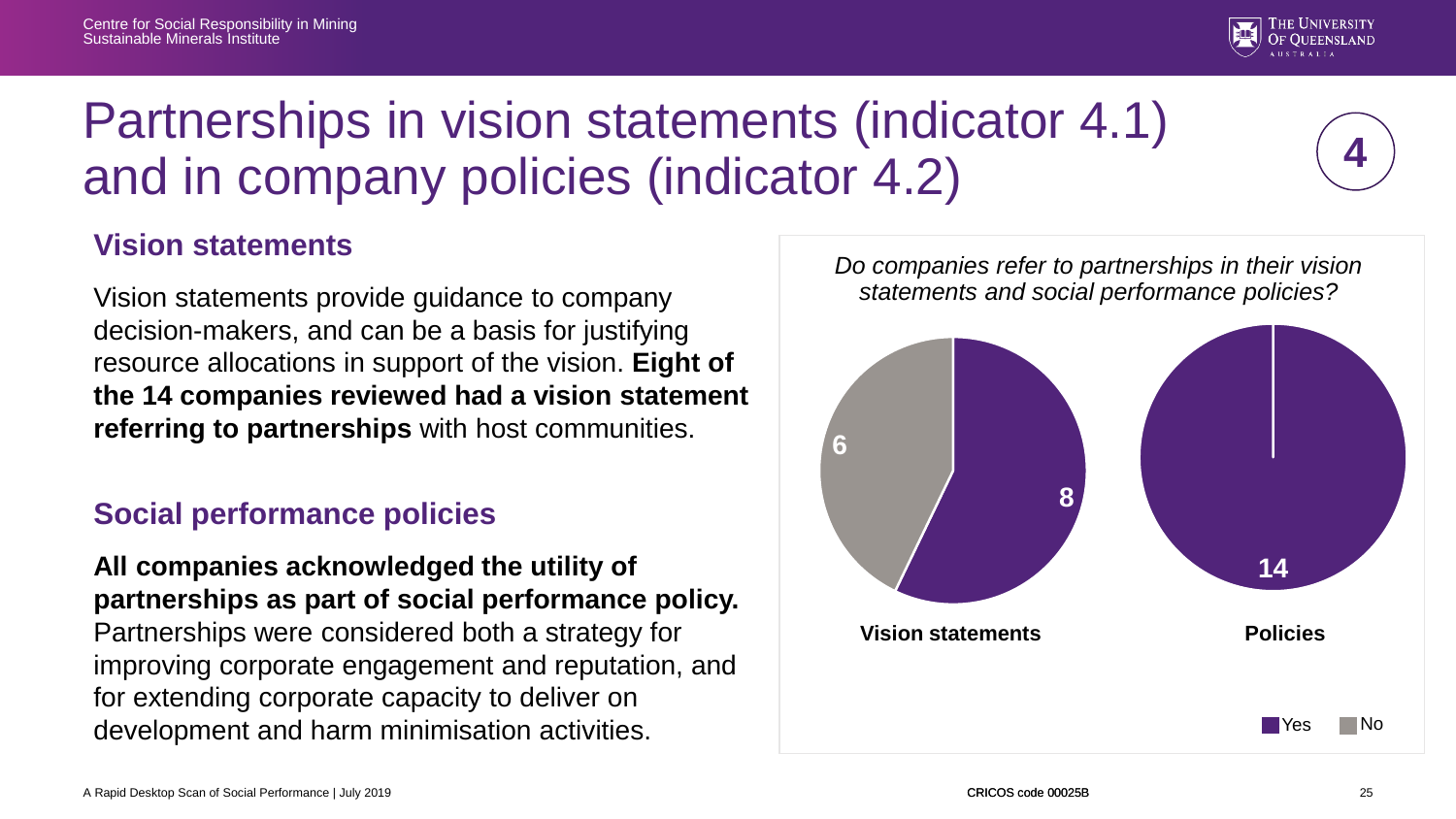

### Reporting partnerships (indicators 4.3 and 4.4)

**How comprehensive is the reporting by companies of social performance partnerships?** All 14 companies provided *case studies* of partnerships. Two companies provided details of *all* partnerships.

| Indicator                                            | <b>Result</b>       |
|------------------------------------------------------|---------------------|
| Reports case studies of partnerships (indicator 4.3) | 14                  |
|                                                      | out of 14 companies |
| Lists all partnerships (indicator 4.4)               | out of 14 companies |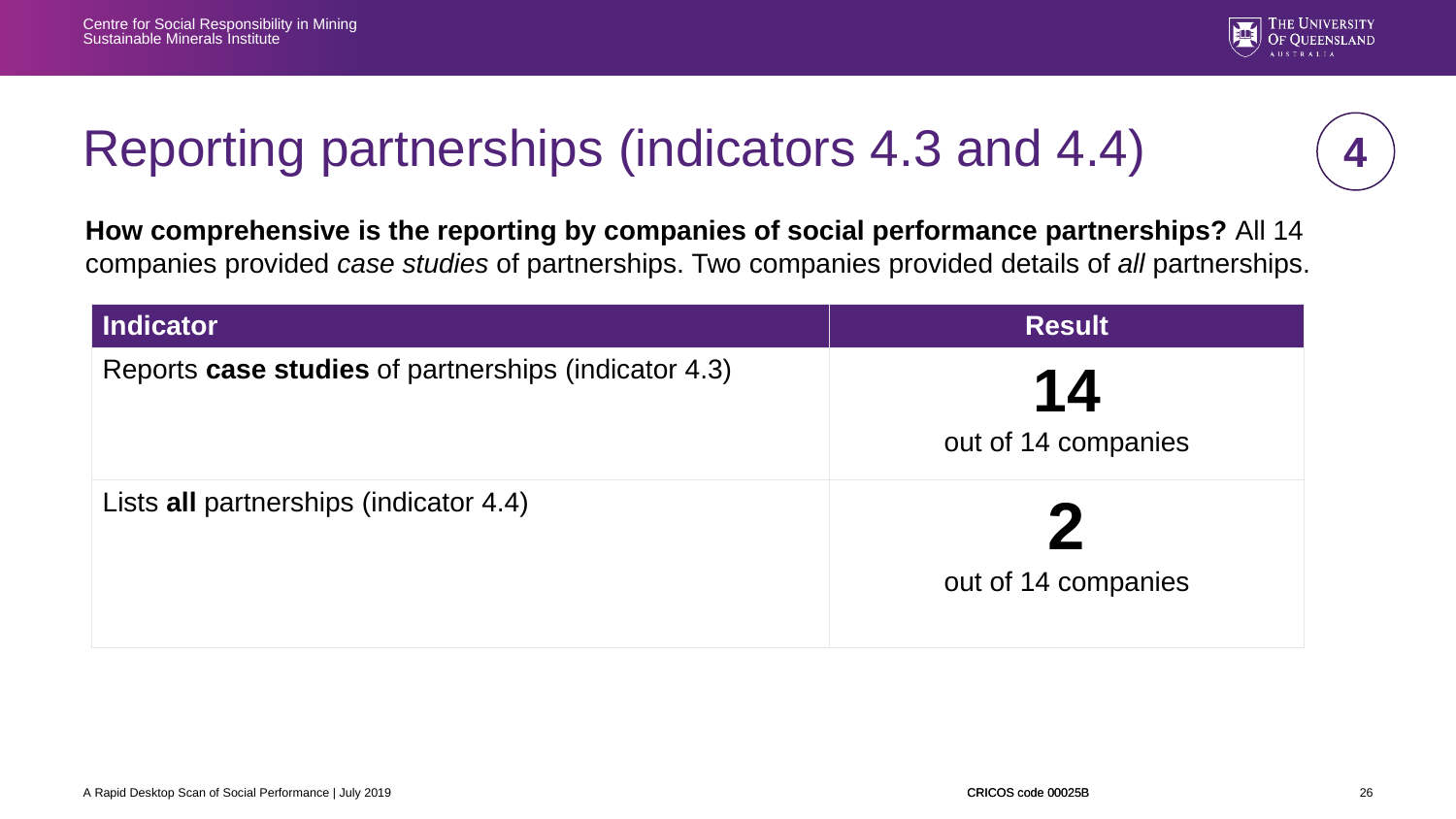

# **Acknowledging 'downsides'**

Whether companies reported actual or potential negative social impacts in publicly available documentation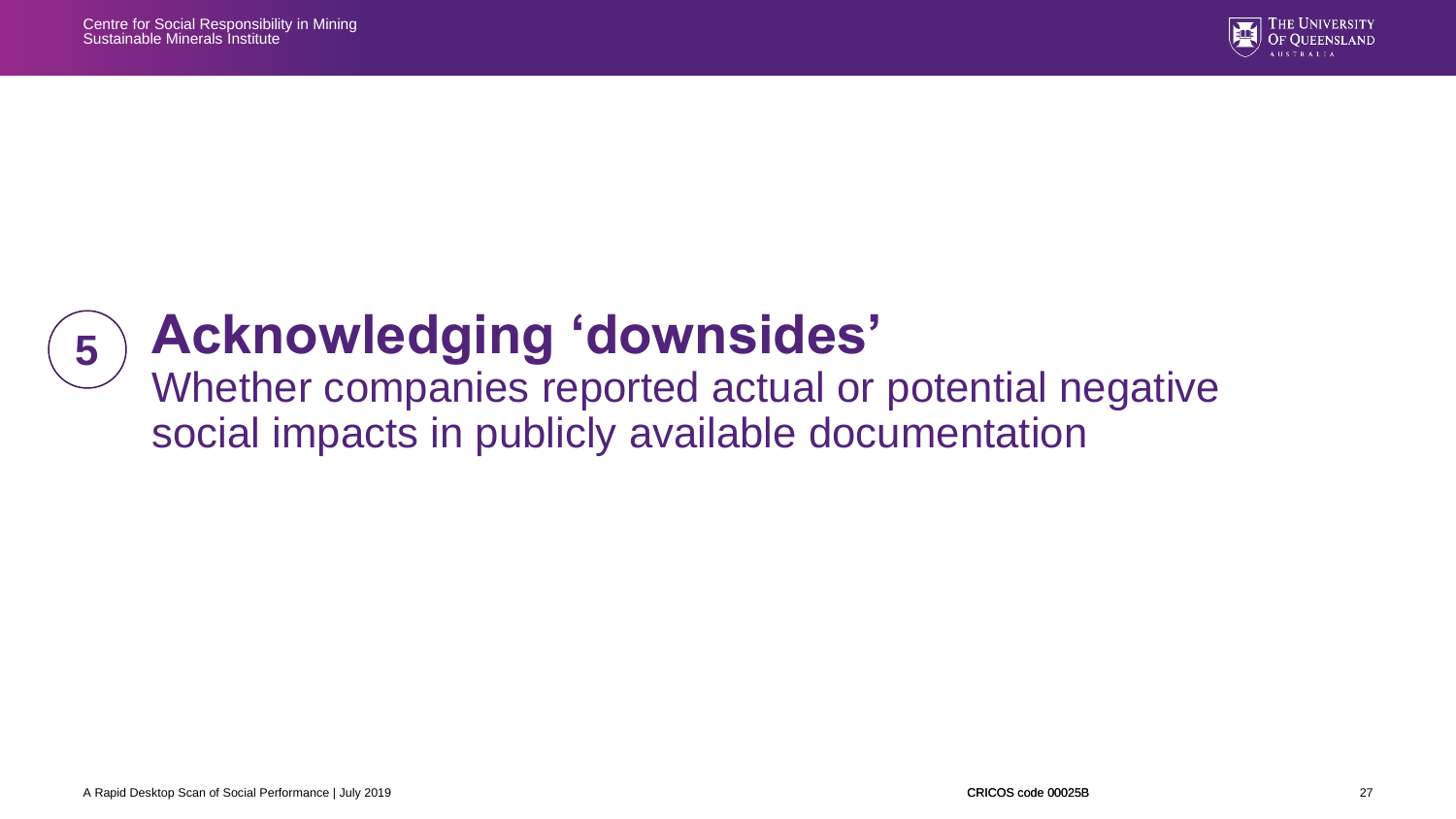

### Acknowledging **'downsides'**: context



The mining and petroleum industries can (and do) have negative social impacts on communities. In this rapid scan, we sought to ascertain whether companies acknowledge risks to communities in their public documentation – and if so, in what way and to what extent?

**Relevance of component** Public acknowledgement of negative social impacts indicates a willingness to discuss, plan for, and improve upon social performance. Acknowledgement in high-level reporting (e.g. annual reports, sustainability reports) indicates a whole-of-company recognition.

**Summary finding** *Adverse* **social impacts were generally not acknowledged in the public documentation, or only mentioned briefly.** Social impacts were often given a positive or neutral cast. By contrast, the potential for negative environmental impacts was widely recognised.

**How was this component assessed?** Two indicators (further detail next slide): 5.1 Whether negative social impacts were expressly acknowledged in public documents 5.2 Whether particular social issues facing the mining industry were specifically addressed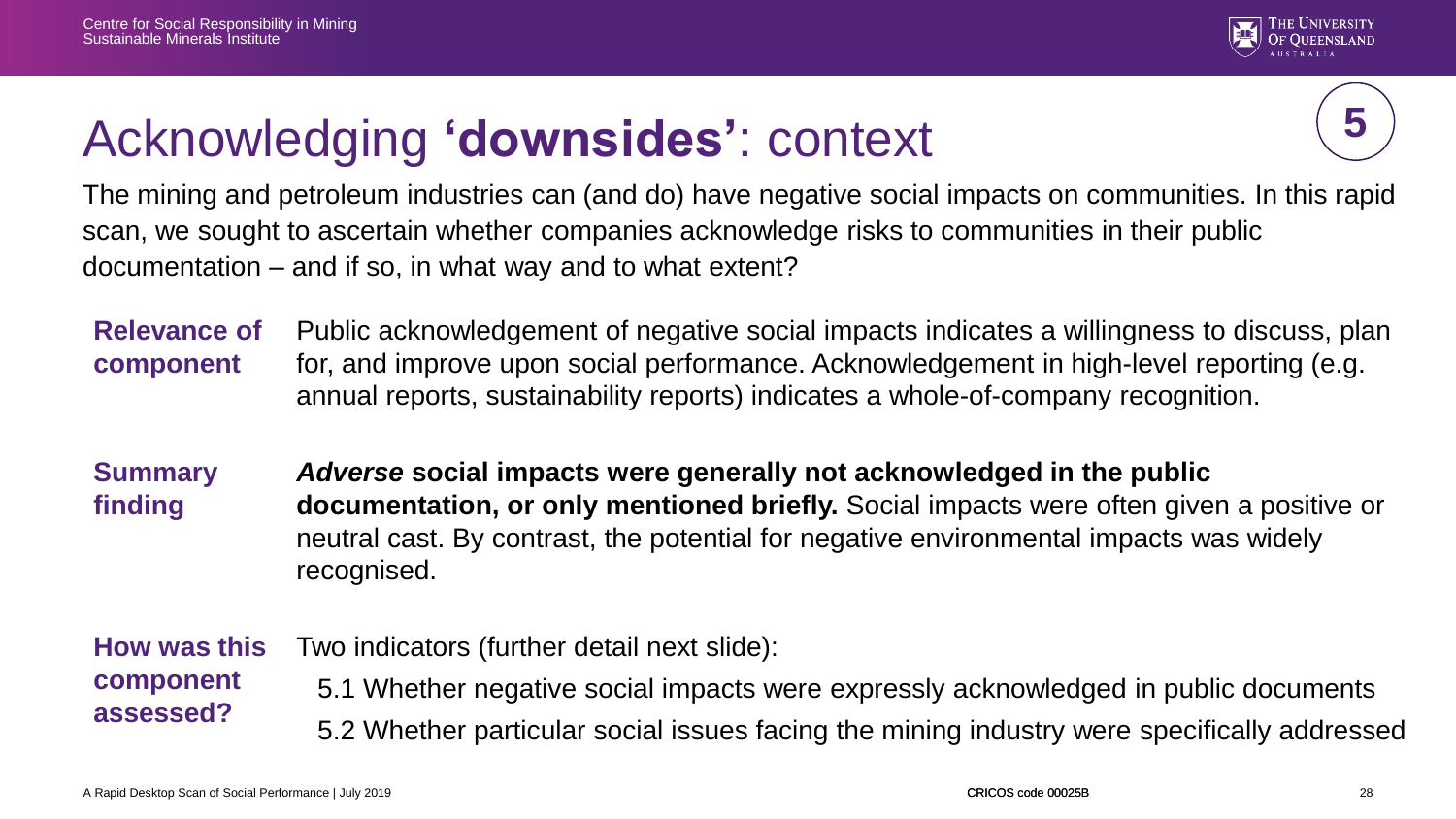

# Acknowledging **'downsides'**: indicators

**5**

| Leadership<br>component                                                                                                                                   | <b>Indicators</b><br>(What did we look for?)                                                                                                                                                                                                                                                                                                                                                                                                                   | <b>Rationale</b>                                                                                                                                                                                       |
|-----------------------------------------------------------------------------------------------------------------------------------------------------------|----------------------------------------------------------------------------------------------------------------------------------------------------------------------------------------------------------------------------------------------------------------------------------------------------------------------------------------------------------------------------------------------------------------------------------------------------------------|--------------------------------------------------------------------------------------------------------------------------------------------------------------------------------------------------------|
| Acknowledging<br>'downsides'<br>Whether companies<br>reported actual or<br>potential negative<br>social impacts in<br>publicly available<br>documentation | 5.1 Whether negative social impacts were expressly<br>acknowledged in public documents<br>Notes:<br>Required express recognition of downside; implied or neutral<br>a.<br>acknowledgement (e.g. 'need to manage social impacts') was insufficient.<br>b.<br>Acknowledgement must not be connected solely to environmental issues,<br>or to a particular catastrophic event. We are interested in broader<br>acknowledgement of multi-faceted social downsides. | Indicates high-level<br>acceptance that company<br>operations can harm people;<br>a public declaration of<br>'ownership' of social<br>impacts. Creates imperative<br>to improve social<br>performance. |
|                                                                                                                                                           | 5.2 Whether particular social issues facing the<br>mining industry were specifically addressed<br>Drawn from social impact literature and international standards. Issues<br>included: human rights, use of force, artisanal small-scale mining, involuntary<br>resettlement, livelihood restoration, in-migration, grievances, conflicts and<br>disputes, and health and disease (of community cf. workforce).                                                | Demonstrates willingness to<br>report, at the highest<br>corporate level, specific<br>issues likely to result in<br>negative social impacts                                                            |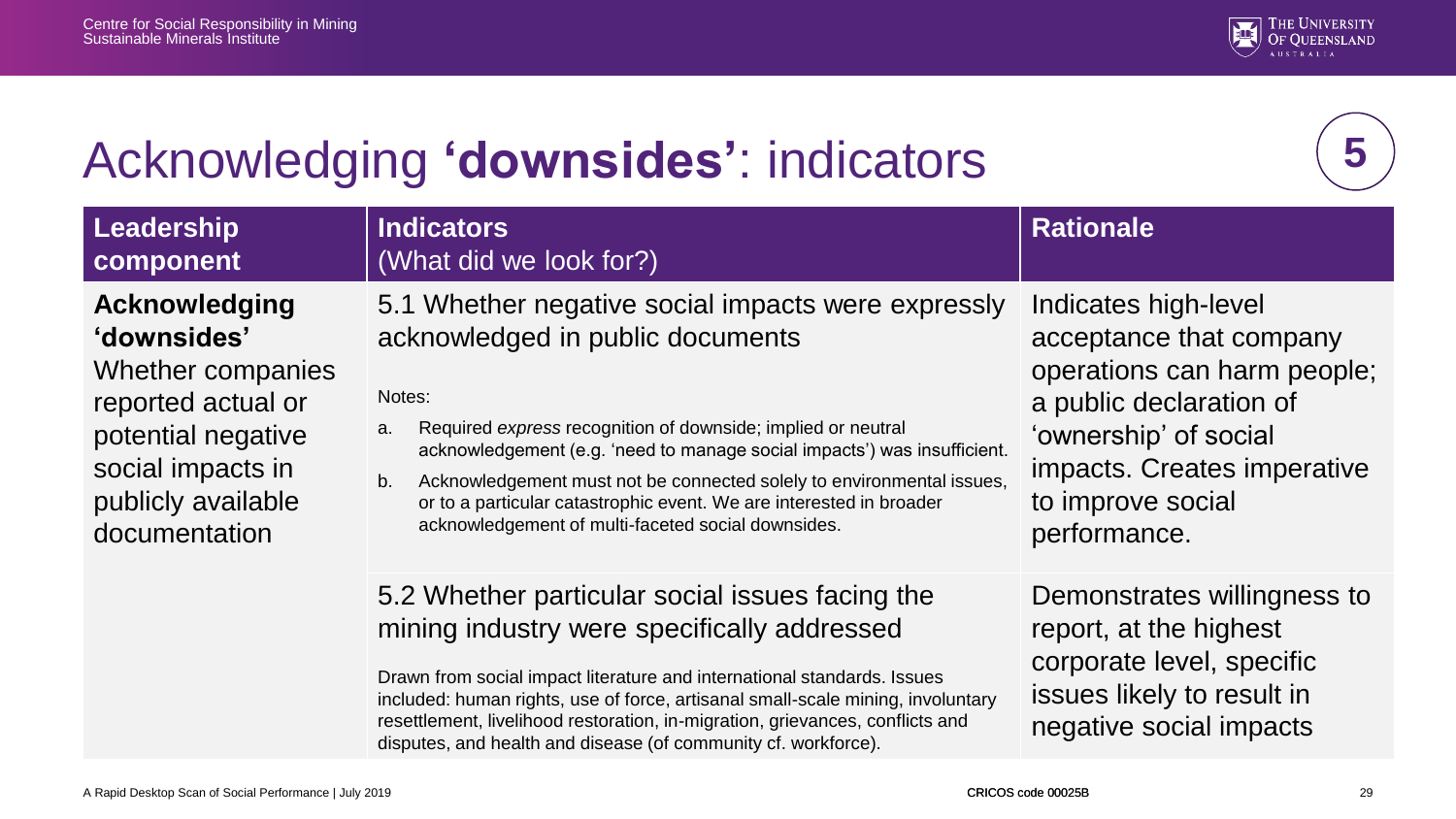



#### Acknowledgement of downsides (indicator 5.1)

Of the 14 companies reviewed, 8 expressly acknowledged that their activities can/do cause negative social impacts. Of these, **one** company provided a report of social impacts (in the form of grievances received). The remaining 7 companies provided brief acknowledgement only.

By comparison, all 14 companies acknowledged the potential for adverse environmental impacts.

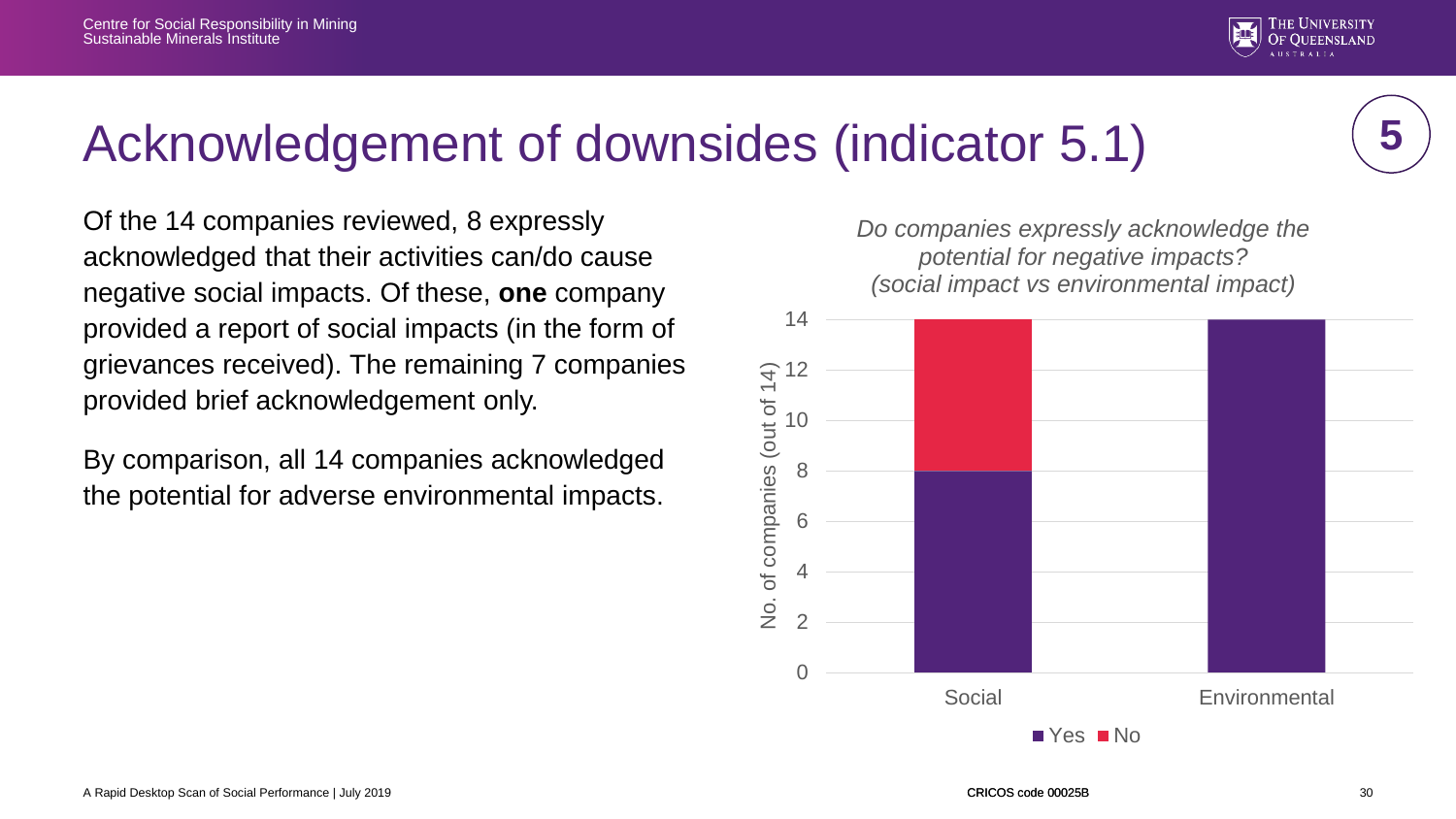

### Particular social performance issues (indicator 5.2)





#### $\blacksquare$  Yes  $\blacksquare$  No  $\blacksquare$  n/a

Note: see next slide for explanation of how these results were tallied.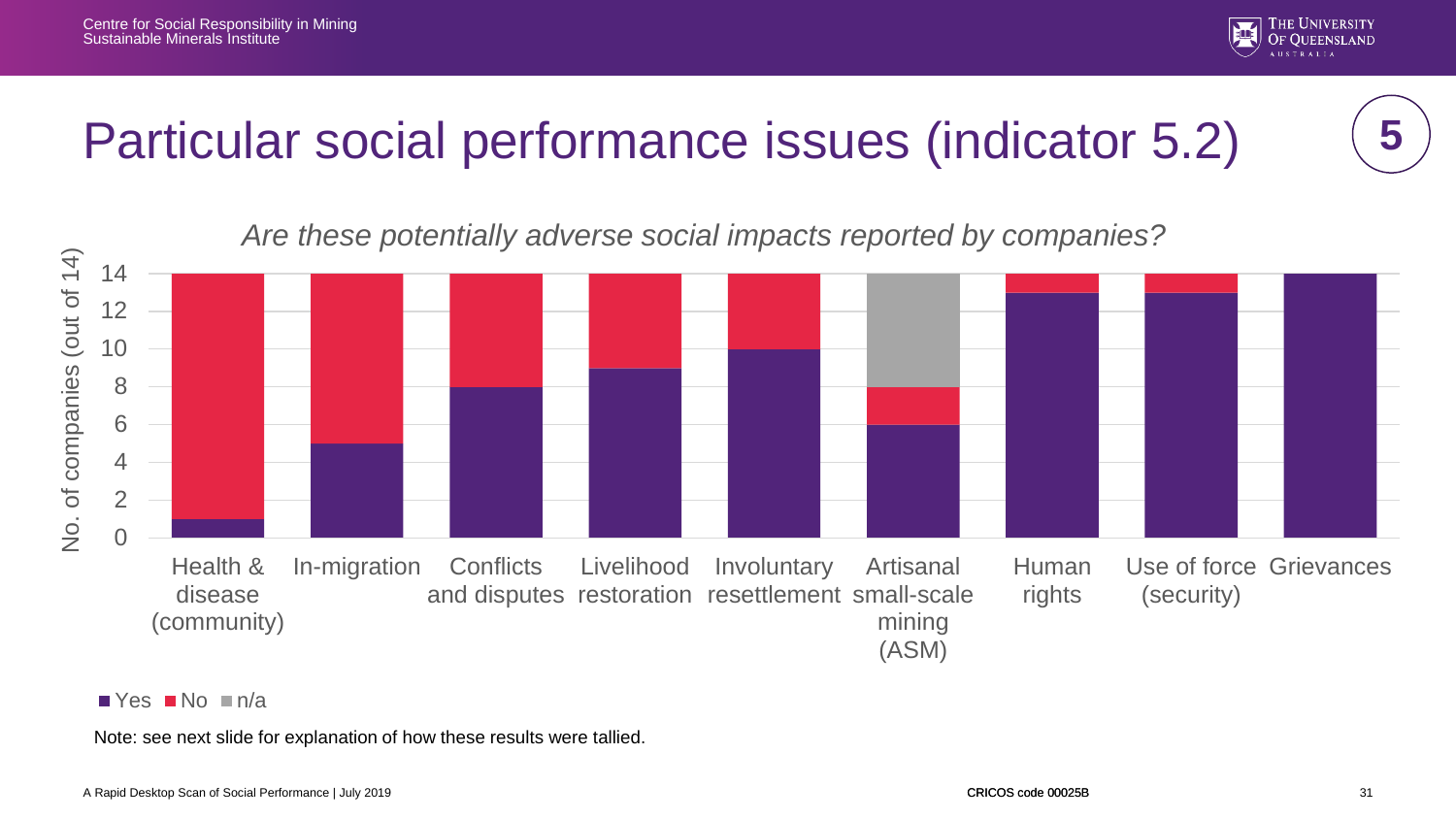

### Particular social performance issues (indicator 5.2)

| <b>Adverse impact category</b>        | Counted as 'yes' if company acknowledged that                                                                                                                                        |
|---------------------------------------|--------------------------------------------------------------------------------------------------------------------------------------------------------------------------------------|
| Grievances                            | Grievances from community need to be managed by appropriate systems.                                                                                                                 |
| Human rights                          | Their activities directly or indirectly contribute to risk of human rights violation.<br>Insufficient if company merely states that human rights will be 'respected' or 'protected'. |
| Use of force (security)               | Security personnel associated with company activities might exercise inappropriate use<br>of force.                                                                                  |
| Involuntary resettlement              | Resettlement (or displacement, or compulsory land acquisition) should be avoided<br>where practicable, and otherwise managed carefully.                                              |
| Livelihood restoration                | Company activities could damage existing livelihoods, necessitating action by the<br>company to restore livelihoods / develop alternate livelihoods.                                 |
| Conflicts and disputes                | Company activities could spark or exacerbate conflict in local communities.                                                                                                          |
| Artisanal small-scale mining<br>(ASM) | Their activities could negatively impact ASM enterprises. Note: marked n/a if ASM is not<br>associated with any company activities.                                                  |
| In-migration                          | Population influx, driven by company activities, is a potential adverse social impact<br>requiring management.                                                                       |
| Health and disease                    | Mining / petroleum activities could affect the health of communities (cf. workforce)                                                                                                 |